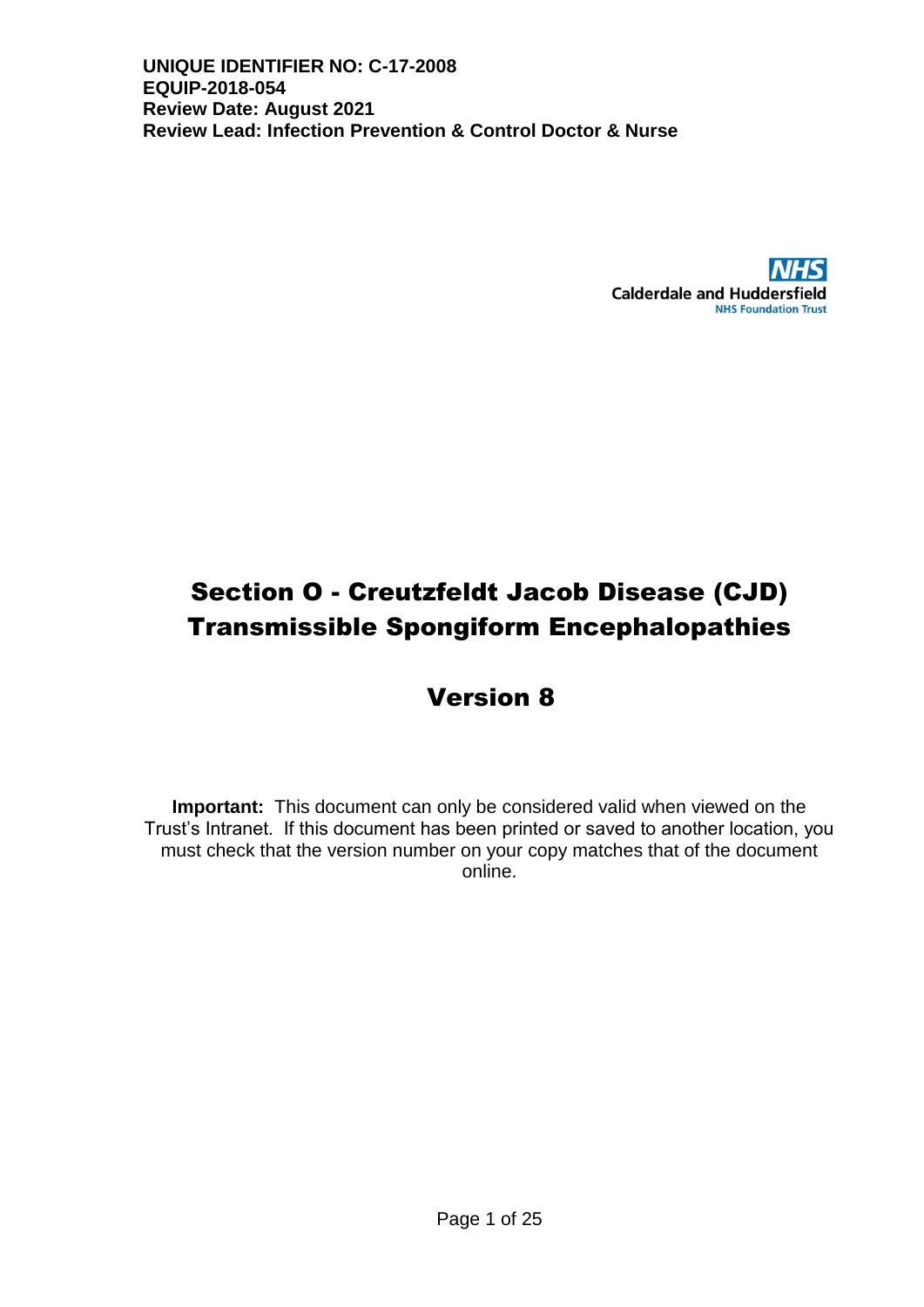| <b>Document Summary Table</b>                                                                            |  |                                                                   |                                             |                                                           |                                        |  |
|----------------------------------------------------------------------------------------------------------|--|-------------------------------------------------------------------|---------------------------------------------|-----------------------------------------------------------|----------------------------------------|--|
| <b>Unique Identifier Number</b>                                                                          |  | C-17-2008                                                         |                                             |                                                           |                                        |  |
| <b>Status</b>                                                                                            |  | <b>Ratified</b>                                                   |                                             |                                                           |                                        |  |
| <b>Version</b>                                                                                           |  | 8                                                                 |                                             |                                                           |                                        |  |
| <b>Implementation Date</b>                                                                               |  | <b>June 2008</b>                                                  |                                             |                                                           |                                        |  |
| <b>Current/Last Review</b>                                                                               |  |                                                                   |                                             | July 2008; April 2010; April 2012, January 2015, July     |                                        |  |
| <b>Dates</b>                                                                                             |  |                                                                   |                                             | 2016, August 2018                                         |                                        |  |
| <b>Next Formal Review</b>                                                                                |  | August 2021                                                       |                                             |                                                           |                                        |  |
| Sponsor                                                                                                  |  |                                                                   |                                             | <b>Medical Director</b>                                   |                                        |  |
| <b>Author</b>                                                                                            |  |                                                                   |                                             | Infection Prevention & Control Doctor and Infection       |                                        |  |
|                                                                                                          |  |                                                                   |                                             | <b>Prevention &amp; Control Nurse</b>                     |                                        |  |
| <b>Where available</b>                                                                                   |  |                                                                   |                                             | <b>Trust Intranet</b>                                     |                                        |  |
| <b>Target audience</b>                                                                                   |  | <b>Specific Staff</b>                                             |                                             |                                                           |                                        |  |
| <b>Ratifying Committee</b>                                                                               |  |                                                                   |                                             |                                                           |                                        |  |
| <b>Executive Board</b>                                                                                   |  |                                                                   |                                             |                                                           | 13 September 2018                      |  |
| <b>Consultation Committee</b>                                                                            |  |                                                                   |                                             |                                                           |                                        |  |
| <b>Committee Name</b>                                                                                    |  |                                                                   |                                             | <b>Committee Chair</b>                                    | <b>Date</b>                            |  |
| Infection, Prevention and Control                                                                        |  |                                                                   |                                             | Infection Prevention &                                    | August 2018                            |  |
| Committee                                                                                                |  |                                                                   |                                             | <b>Control Doctor</b>                                     |                                        |  |
| <b>Other Stakeholders Consulted</b>                                                                      |  |                                                                   |                                             |                                                           |                                        |  |
|                                                                                                          |  |                                                                   |                                             |                                                           |                                        |  |
|                                                                                                          |  |                                                                   |                                             | Does this document map to other Regulator requirements?   |                                        |  |
| Regulator details                                                                                        |  |                                                                   |                                             | Regulator standards/numbers etc                           |                                        |  |
| <b>DH TSE Guidance</b><br>Annex A1 - Distribution of TSE Infectivity in<br>Human Tissues and Body Fluids |  |                                                                   |                                             |                                                           |                                        |  |
|                                                                                                          |  |                                                                   |                                             | Annex B - Diagnosis                                       |                                        |  |
| Annex E - Quarantining of surgical                                                                       |  |                                                                   |                                             |                                                           |                                        |  |
|                                                                                                          |  |                                                                   |                                             | instruments                                               |                                        |  |
|                                                                                                          |  |                                                                   |                                             | Annex F - Endoscopy                                       |                                        |  |
|                                                                                                          |  |                                                                   |                                             | <b>Annex H After Death</b>                                |                                        |  |
|                                                                                                          |  |                                                                   |                                             |                                                           | Annex J - Assessment to be carried out |  |
|                                                                                                          |  |                                                                   |                                             | before surgery and/or endoscopy                           |                                        |  |
|                                                                                                          |  |                                                                   |                                             |                                                           | Annex L - Managing CJD/vCJD risk in    |  |
|                                                                                                          |  |                                                                   |                                             | Ophthalmology                                             |                                        |  |
|                                                                                                          |  |                                                                   |                                             | Annex M Managing vCJD risk in general                     |                                        |  |
|                                                                                                          |  |                                                                   | surgery and liver transplantation           |                                                           |                                        |  |
|                                                                                                          |  |                                                                   | Part 4 – Infection control of CJD, vCJD and |                                                           |                                        |  |
|                                                                                                          |  |                                                                   | other human prion diseases in healthcare    |                                                           |                                        |  |
| and community settings                                                                                   |  |                                                                   |                                             |                                                           |                                        |  |
| <b>Document Version Control</b>                                                                          |  |                                                                   |                                             |                                                           |                                        |  |
| 8                                                                                                        |  |                                                                   |                                             | Routine review and update in line with national guidance. |                                        |  |
| $\overline{7}$                                                                                           |  | Re-written into a new easier to understand format.                |                                             |                                                           |                                        |  |
|                                                                                                          |  |                                                                   |                                             | All sections updated in line with national guidelines.    |                                        |  |
|                                                                                                          |  | A quick reference guide has been included.                        |                                             |                                                           |                                        |  |
| Amendment<br><b>July 2015</b>                                                                            |  | A new guideline has been added to the policy relating to Managing |                                             |                                                           |                                        |  |
|                                                                                                          |  | CJD/vCJD risk in neurosurgery, which has been added as            |                                             |                                                           |                                        |  |
|                                                                                                          |  | Appendix 8 in this policy.                                        |                                             |                                                           |                                        |  |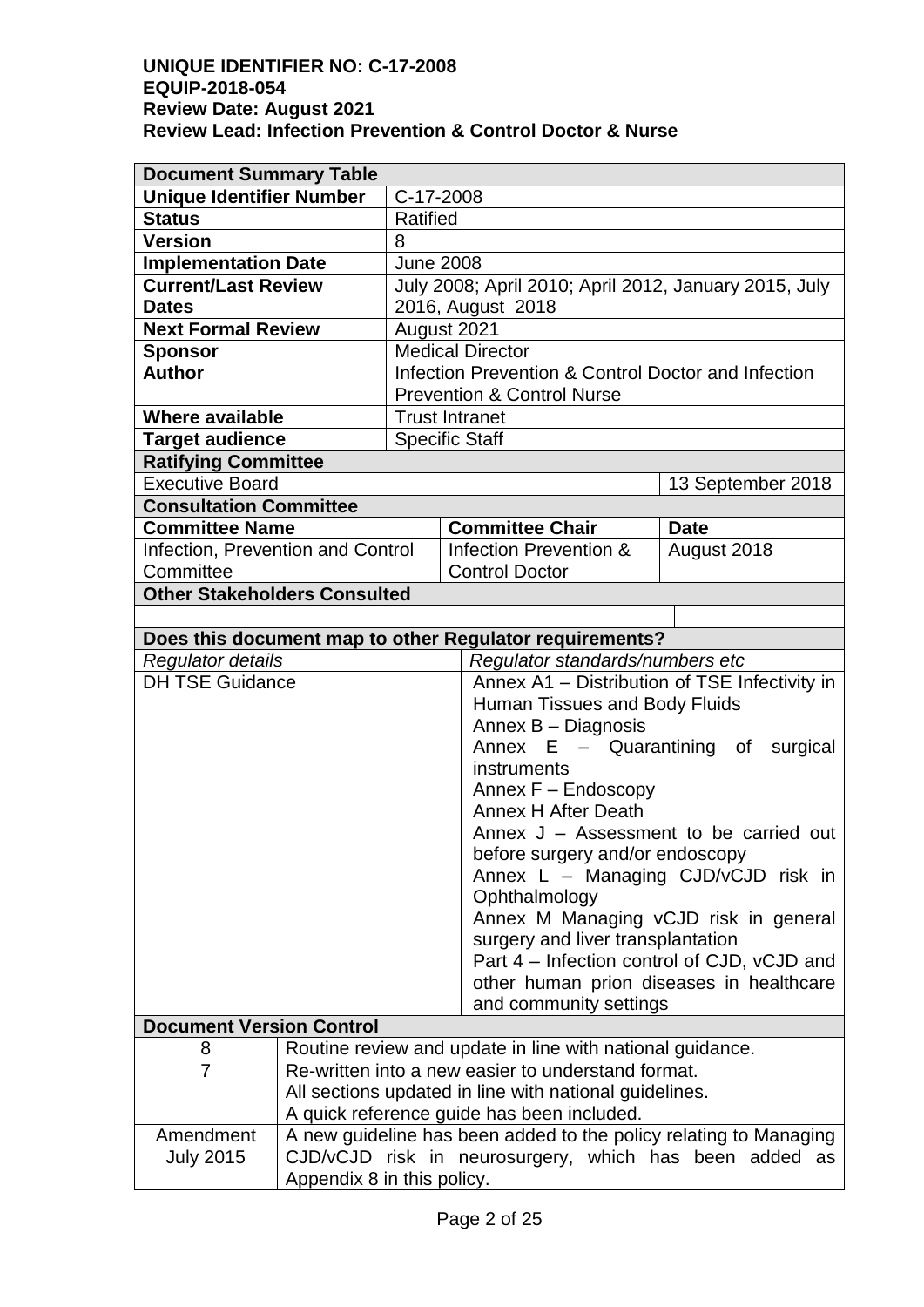| 6         | The document has been redesigned to incorporate changes to<br>Annex F, J and Part 4 (all updated in Jan 2014) and to include a<br>new section 'Frequently asked questions' which is around blood<br>transfusion history.<br>A new recently described human prion disease – Variably<br>Protease-Sensitive Prinopathy (VPSPr) is also included.<br>The annex's previously included in appendices have now been<br>hyperlinked to the DH guidance and removed from the policy (they<br>are available in the IPCT dept.) |
|-----------|-----------------------------------------------------------------------------------------------------------------------------------------------------------------------------------------------------------------------------------------------------------------------------------------------------------------------------------------------------------------------------------------------------------------------------------------------------------------------------------------------------------------------|
| Version 5 | The document has been redesigned to incorporate changes to<br>Annex J, F and Part 4 (all updated in Jan 2013) and to include a<br>new Annex, Annex M which provides specific guidelines for<br>managing vCJD risk in general surgery and liver transplantation<br>(Jan 2013). The Trust Equalities Statement has been updated.                                                                                                                                                                                        |
| Version 4 | The document has been redesigned to incorporate changes to<br>Annex A1 (Jan 2012) and changes agreed by the TSE ADCP in<br>2011. It has also been updated to include updated local<br>arrangements for the quarantine and decontamination of<br>instruments following surgical and endoscopic procedures (see<br>Appendix 12)                                                                                                                                                                                         |
| Version 3 | The document has been redesigned to ensure that all new and<br>revised procedural documents are set out to a Trust wide format<br>and the content of which includes a minimum set of criteria which<br>include:<br>the training requirements for implementation<br>٠<br>monitoring arrangements for the document<br>Equality Impact of the document<br>п<br>In addition, the monitoring arrangements for this document have<br>been included.                                                                         |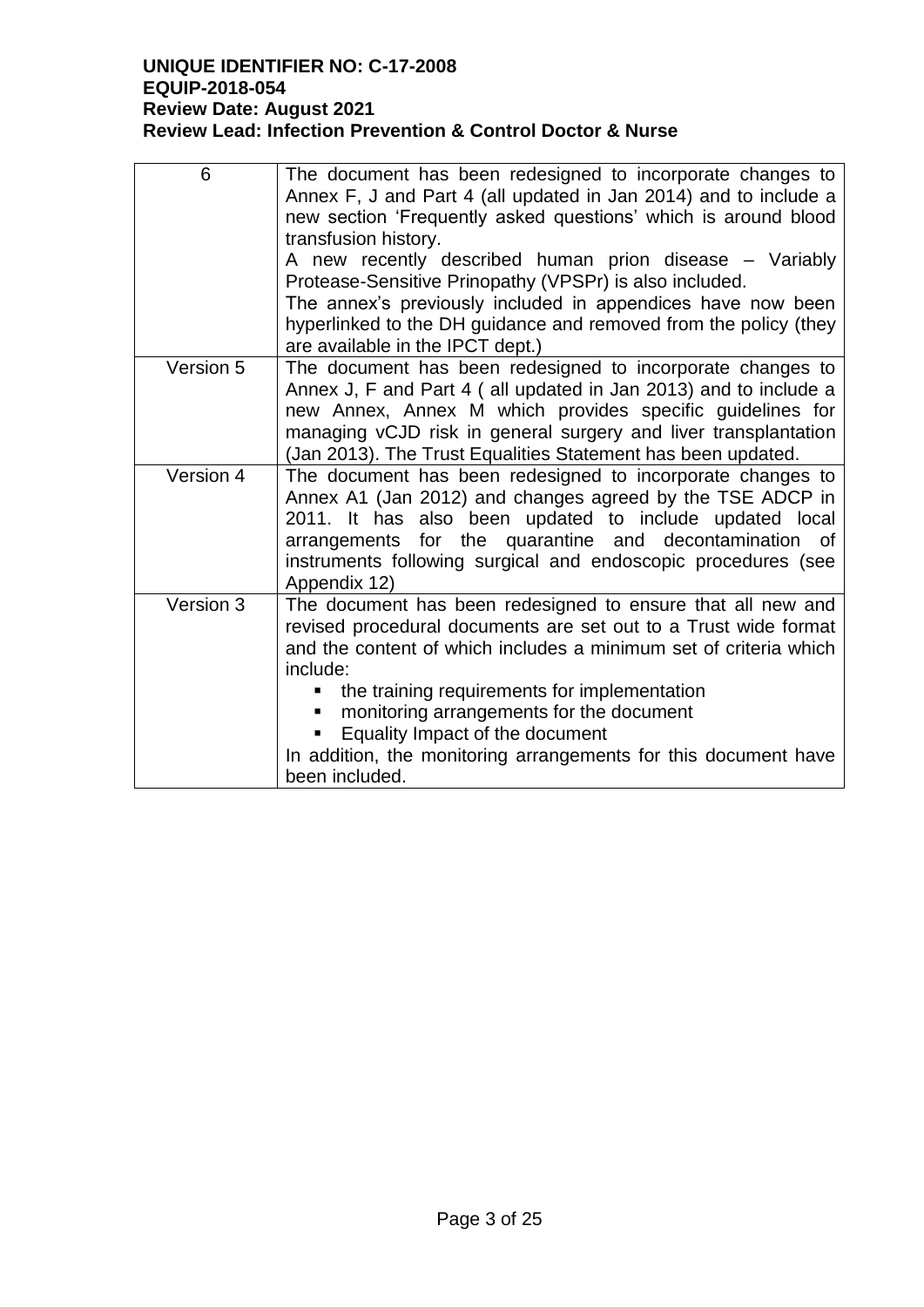#### **Contents**

| <b>Section</b> |                                                                                    | Page             |
|----------------|------------------------------------------------------------------------------------|------------------|
|                | <b>Quick Reference Guide</b>                                                       | 5                |
| 1.             | Introduction/Background                                                            | 6                |
| 2.             | Purpose                                                                            | 6                |
| 3.             | <b>Definitions</b>                                                                 | $\overline{7}$   |
| 4.             | <b>Duties</b>                                                                      | $\overline{7}$   |
| 5.             | <b>Method of Transmission</b>                                                      | 8                |
| 6.             | Diagnosis and Treatment                                                            | $\boldsymbol{9}$ |
| 7.             | Policy Details / Course of Action                                                  | $\boldsymbol{9}$ |
|                | 7.1 Patient Risk Assessment                                                        | 9                |
|                | 7.2 Identification and management of patients at risk of TSE                       | 10               |
|                | 7.3 Management of patients known, suspected or at risk of                          | 10               |
|                | CJD/vCJD                                                                           |                  |
|                | 7.4 Surgical procedures and instrument management                                  | 11               |
|                | Ophthalmology                                                                      | 12 <sup>2</sup>  |
|                | Urology<br>$\bullet$                                                               | 13               |
|                | 7.5 Complex instrument                                                             | 13               |
|                | 7.6 Quarantining of surgical instruments                                           | 13               |
|                | 7.7 Identification of possible CJD diagnosis after admission / treatment           | 13               |
|                | 7.8 Look back exercise                                                             | 14               |
|                | 7.9 Tracing of instruments                                                         | 14               |
| 8.             | <b>General Management of CJD Patient</b>                                           | 14               |
|                | 8.1 Handling of blood and body fluids                                              | 14               |
|                | 8.2 Sample taking and other invasive medical procedures                            | 14               |
|                | 8.3 Inoculation injuries                                                           | 15               |
|                | 8.4 Surface and decontamination spillages                                          | 15               |
|                | 8.5 Clinical waste                                                                 | 15               |
|                | 8.6 Bed linen                                                                      | 16               |
|                | 8.7 Maternity care                                                                 | 16               |
|                | 8.8 Dental care                                                                    | 16<br>17         |
|                | 8.9 Caring for the patient in the community                                        | 17               |
| 9.             | <b>Organ Transplants</b>                                                           | 17               |
| 10.            | <b>Blood Transfusions</b>                                                          | 17               |
| 11.            | Management of the Deceased Patient                                                 | 17               |
| 12.            | Training and Implementation                                                        | 18               |
| 13.            | <b>Trust Equalities Statement</b>                                                  | 18               |
| 14.            | Monitoring Compliance with this Procedural Document<br><b>Associated Documents</b> | 18               |
| 15.            | References                                                                         | 19               |
| 16.            |                                                                                    |                  |
| App.           |                                                                                    |                  |
| 1.             | Distribution of Tissue Infectivity                                                 | 20               |

| 1. | Distribution of Tissue Infectivity                                                                                                 | 20 |
|----|------------------------------------------------------------------------------------------------------------------------------------|----|
| 2. | <b>CJD Risk Assessment Questionnaire</b>                                                                                           | 21 |
| 3. | Quarantine and Decontamination Guidelines for Medium and High Risk TSE 22<br>Instrumentation                                       |    |
| 4. | Possible Risk of CJD/vCJD Quarantine of Instruments                                                                                | 23 |
| 5. | Questions to ask for all Ophthalmic surgery                                                                                        | 24 |
| 6. | Standard Operating procedure for Ophthalmic pre-assessment in relation to<br>CJD or vCJD whether this is via OPD or Pre-assessment | 25 |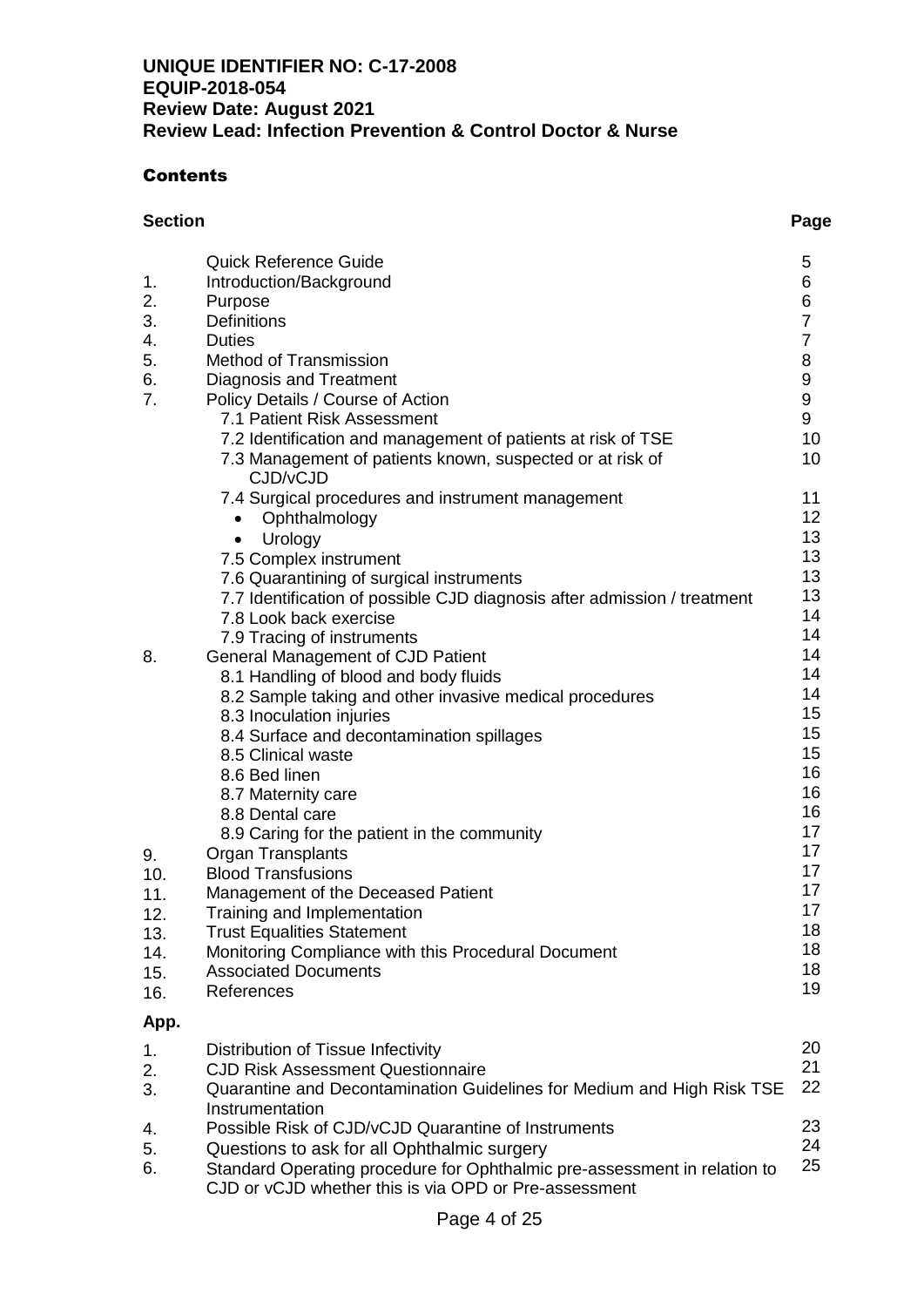#### **Quick reference guide**

The guide below is a summary of actions required. This does not negate the need for the document's author and others involved in the process to be aware of and follow the detail of the policy.

- 1. This policy provides guidance on safe working practices with the aim of preventing the transmission of sporadic CJD, genetic CJD, Fatal Familial Insomnia (FFI), Gerstmann-Straussler-Schneinker Disease (GSS), variant CJD (vCJD) and Variably Protease-Sensitive Prionopathy (VPSPr).
- 2. Immediately inform the Infection Prevention Control team of any patient admitted who fulfills the possible, definite/probable and ''at increased risk'' category of CJD/vCJD/TSE disease.
- 3. All patients about to undergo surgery, endoscopy or any other invasive clinical procedure must be assessed as to their risk of CJD or vCJD. See Appendix 2.
- 4. Specific precautions must be adopted for patients fulfilling the possible, definite/probable, and ''at increased risk'' category of CJD/vCJD/TSE disease who are about to undergo surgery, endoscopy or any other invasive clinical procedure (see section 7.4 of this policy).
- 5. There is no evidence that normal social or routine contact of a CJD/vCJD patient presents a risk to others. Isolation of a CJD/vCJD patient is not necessary and they can be nursed in an open ward using standard infection prevention control precautions.
- 6. Blood and body fluids from patients with, or ''at increased risk'' of CJD/vCJD should be treated the same as potentially infectious blood-borne viruses and handled with standard infection prevention control precautions.
- 7. Specific laboratory control measures must be adopted when working with tissues potentially containing TSE agents. Pathology staff must refer to this guidance when undertaking work with samples possible containing TSE agents (see section 8.2).
- 8. Specific guidance must be followed with the management of the deceased patient (see section 10)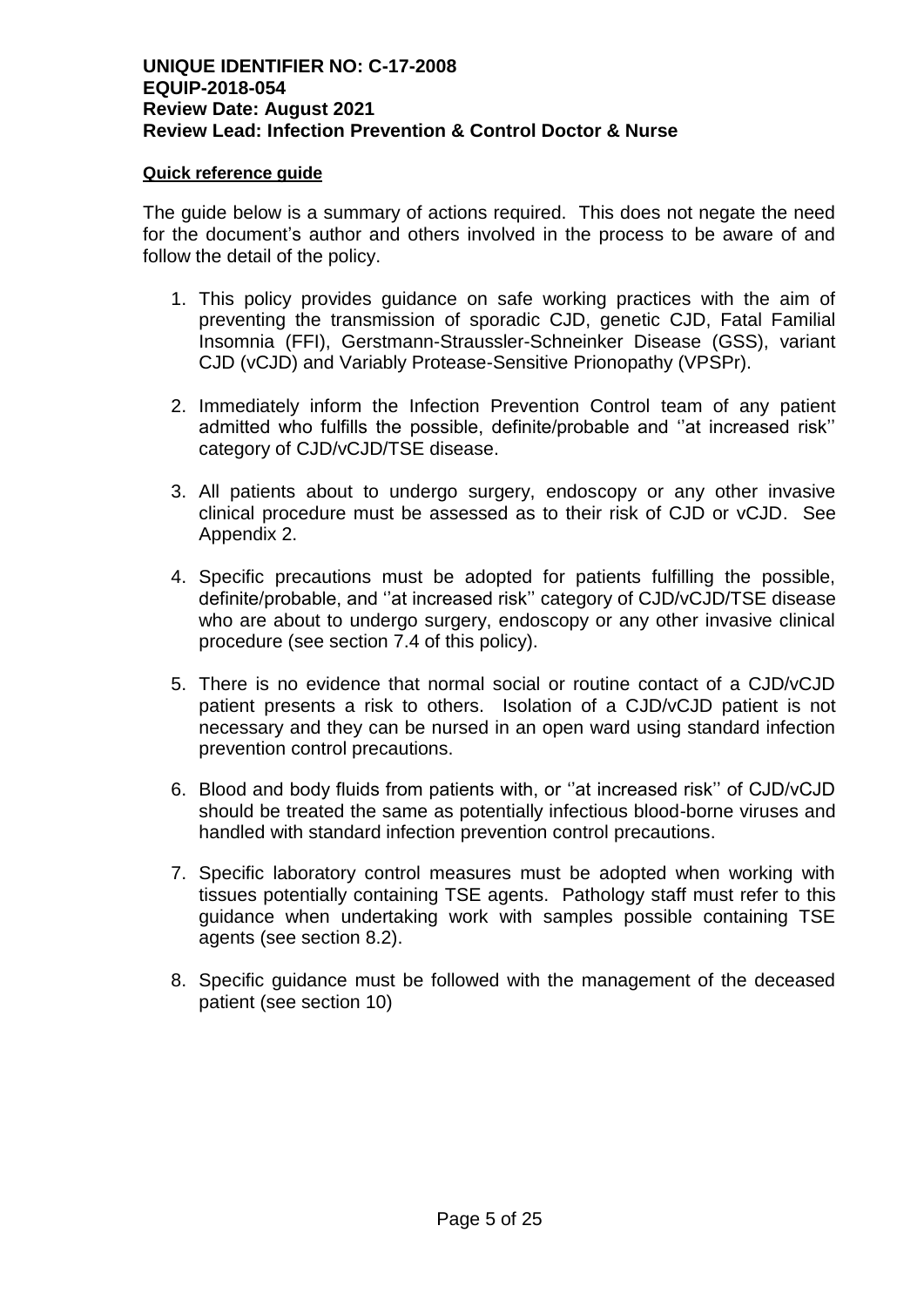## 1. Introduction/Background

Transmissible spongiform encephalopathies (TSEs), sometimes known as prion diseases, are rare, fatal degenerative brain diseases, which occur in humans and certain other animal species. The commonest human TSE is Creutzfeldt‐Jacob Disease (CJD). The human TSEs can be divided into three groups:-

- Idiopathic diseases: Sporadic CJD and Sporadic familial insomnia
- Familial diseases: Familial CJD, Gerstmann Straussler Scheinker syndrome (GSS) and Fatal familial insomnia (FFI)
- Acquired diseases: From either human agents (Kuru and Iatrogenic CJD) or bovine agent Variant CJD (vCJD)

Classic (sporadic) CJD occurs worldwide with a frequency of approximately one per million population per annum. vCJD is thought to have resulted from oral exposure to the bovine spongiform encephalopathy (BSE) agent and is currently rare with approximately 178 cases in the UK (source NCJDRSU www.cjd.ed.ac.uk). The abnormal prion proteins are present in certain tissues before patients show any symptoms and some carriers may remain asymptomatic. Consequently there is a risk of contamination of instruments used during invasive procedures such as surgery and endoscopy.

Prions are highly resistant to standard methods of disinfection and sterilisation, and therefore a special approach must be adopted in the care of patients, disposal of clinical waste and handling of surgical instruments and other medical devices.

As non‐CJD diseases are extremely rare this guidance will refer to CJD specifically. However the principles and guidance will be the same for other prion diseases.

For almost all routine clinical contact no special precautions are required for the care of patients with or identified as being at risk of developing CJD/vCJD.

However, because all TSEs including CJD and vCJD are resistant to conventional decontamination methods including sterilization, transmission may occur if a surgical instrument or flexible endoscopy, which has been in contact with infected tissues is subsequently reused on another patient. The level of infectivity of various tissues is outlined in Appendix 1.

## 2. Purpose

To ensure that appropriate procedures are in place to minimize the risk of transmission of CJD/vCJD and other human TSEs in healthcare settings, in line with national guidance.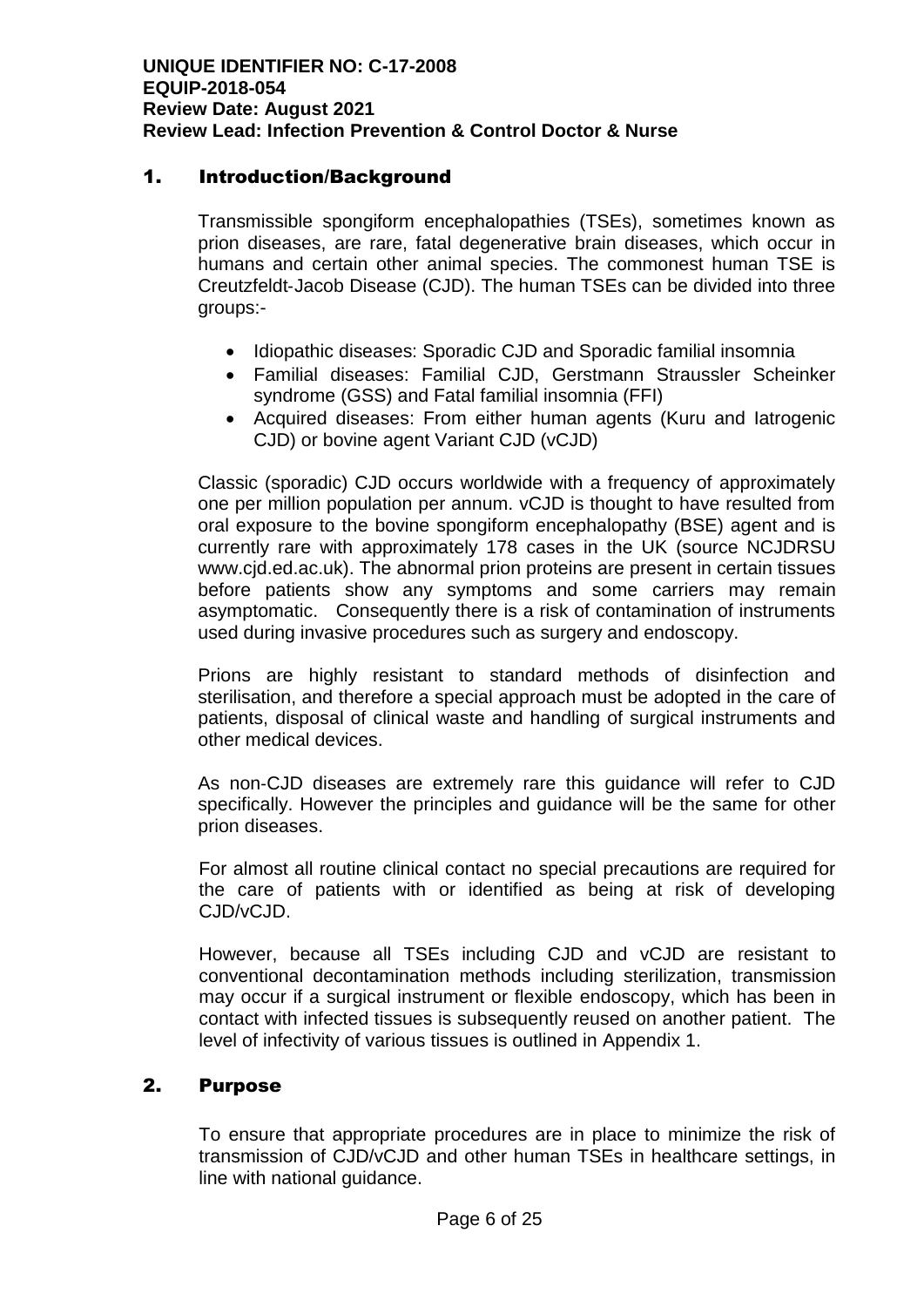This policy is based on national guidance from the Advisory Committee on Dangerous Pathogens and the Spongiform Encephalopathy Advisory Committee.

## 3. Definitions

**TSEs** – Transmissible Spongiform Encephalopathies. This is the collective name for a group of degenerative diseases affecting the central nervous system.

**CJD** – Creutzfeldt-Jakob disease. The human form of transmissible spongiform encephalopathies, which causes a variety of neurological symptoms. The outcome is invariably fatal.

**vCJD** – variant Creutzfeldt-Jakob disease. First identified in 1986, thought to be linked to ingesting meat from cattle infected with Bovine Spongiform Encephalopathy (BSE)

**Prions** – Infectious proteins which do not share the normal properties of viruses or bacteria and are resistant to conventional chemical and physical decontamination methods.

**Iatrogenic CJD** – a form of CJD which occurs when CJD is accidently transmitted during medical or surgical procedures.

Further information can be found throughout this policy.

#### 4. Duties

**All clinical staff:** should be aware of CJD/vCJD risk existence and be responsible for ensuring their own practice complies with this policy.

**Pre-assessment staff:** assessment should be carried out before surgery and/or endoscopy to identify a patient with or at increased risk of CJD/vCJD and inform the clinical team and Infection Prevention Control Team (IPCT) where a risk is identified.

**Managers/Clinical Leads/Matrons/Senior Nurses/Nurses in Charge:** will ensure **all** patients are assessed for risk of CJD/vCJD at the earliest opportunity as part of routine surgical/endoscopic assessment procedure.

**The clinician in charge of the patient:** is responsible for accessing the policy and the subsequent overall care and management of a patient with CJD/vCJD or deemed at risk of CJD/vCJD.

**Theatre Staff:** will ensure they comply with the precautions needed for prevention of iatrogenic CJD/vCJD. Will document in patient records if single use instruments have been used or if reusable instruments have been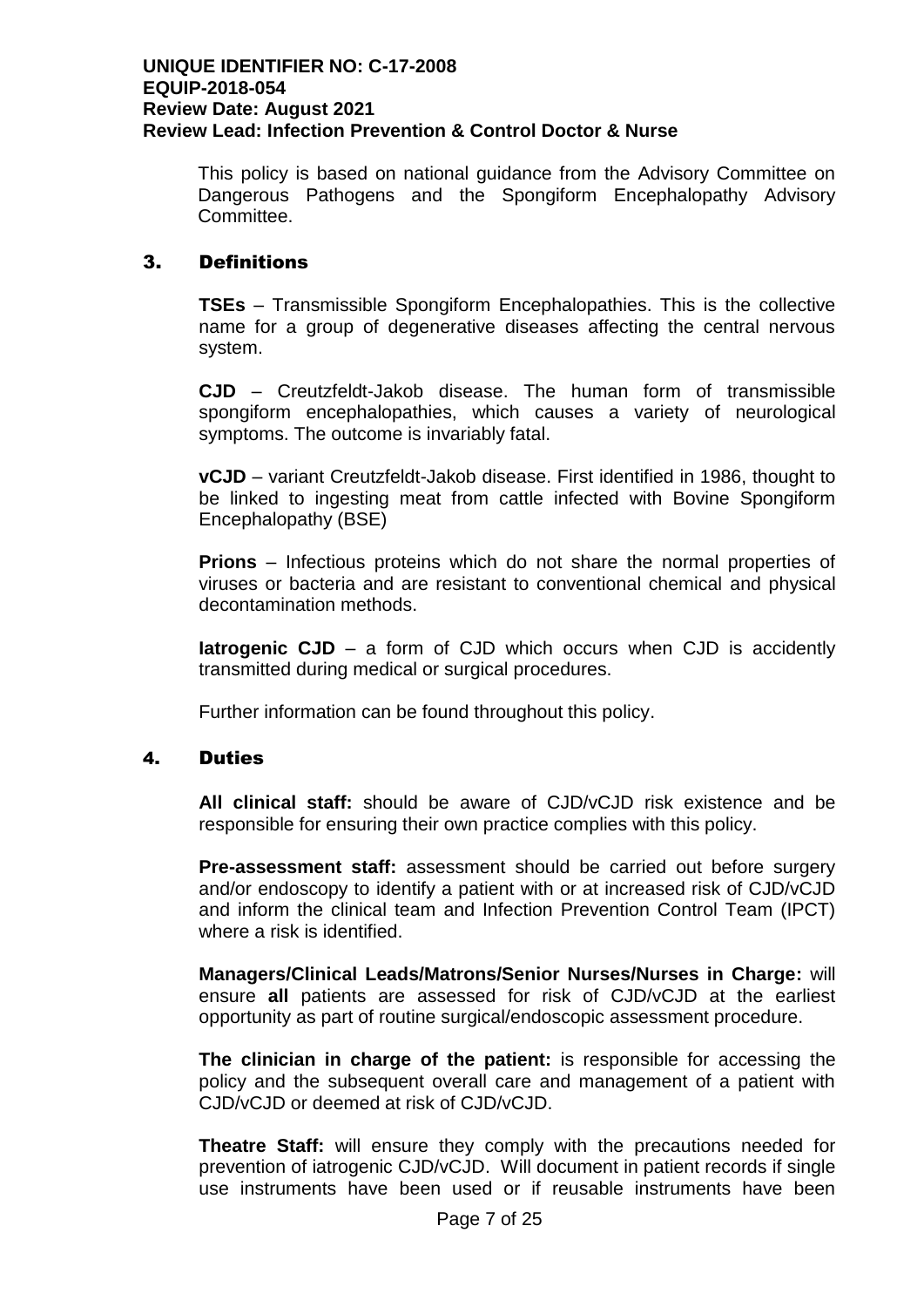incinerated/quarantined/or reused only on the same patient if a patient is either known, suspected or at increased risk of having CJD/vCJD, is operated on.

**The Infection Prevention and Control Team:** will advise and support clinical teams in taking appropriate infection control measures.

**All staff:** on wards or departments caring for a patient with CJD/vCJD or deemed at risk of CJD/vCJD have a duty to ensure that they are familiar with the policy.

**The Decontamination Manager:** is responsible for ensuring that processes around the decontamination and quarantining of instrumentation are effective and safe.

**The Trust Decontamination Committee:** is responsible for the development of high quality decontamination processes, policy and procedures to ensure that a safe, properly managed and effective decontamination & sterilisation process is adopted for all re-usable medical devices and equipment after and between each patient use. This is an essential element of routine infection control practice. The purpose of which is to provide a governance arrangement for the organisation to ensure effective and safe delivery of decontamination management and mitigation of risk through both internal and external review processes.

**The Chief Executive:** is responsible for ensuring that there are effective infection prevention and control arrangements in the Trust.

## 5. Method of Transmission

There are four types of CJD, not all types have the same characteristics and are necessarily transmitted in the same way. In addition, their infectivity varies at different phases of the disease. The risk of transmission is dependent on the type of procedure undertaken and the type of tissue involved.

- Classic or sporadic CJD this is not thought to be found outside the brain. It is the most common type and its cause is unknown. Subsequent transmission of the prion is thought to be via instruments which have been contaminated by brain tissue or by the transplant of tissue itself e.g. dura mater
- Familial CJD this type is very rare and is caused by an inherited abnormality in the gene that produces normal protein
- $\bullet$  latrogenic CJD can be caused by medical procedures and instruments. It has been shown to be transmitted between patients by procedures such as injections with human pituitary hormones, dura mater grafts, neurosurgical instruments and blood/bloods products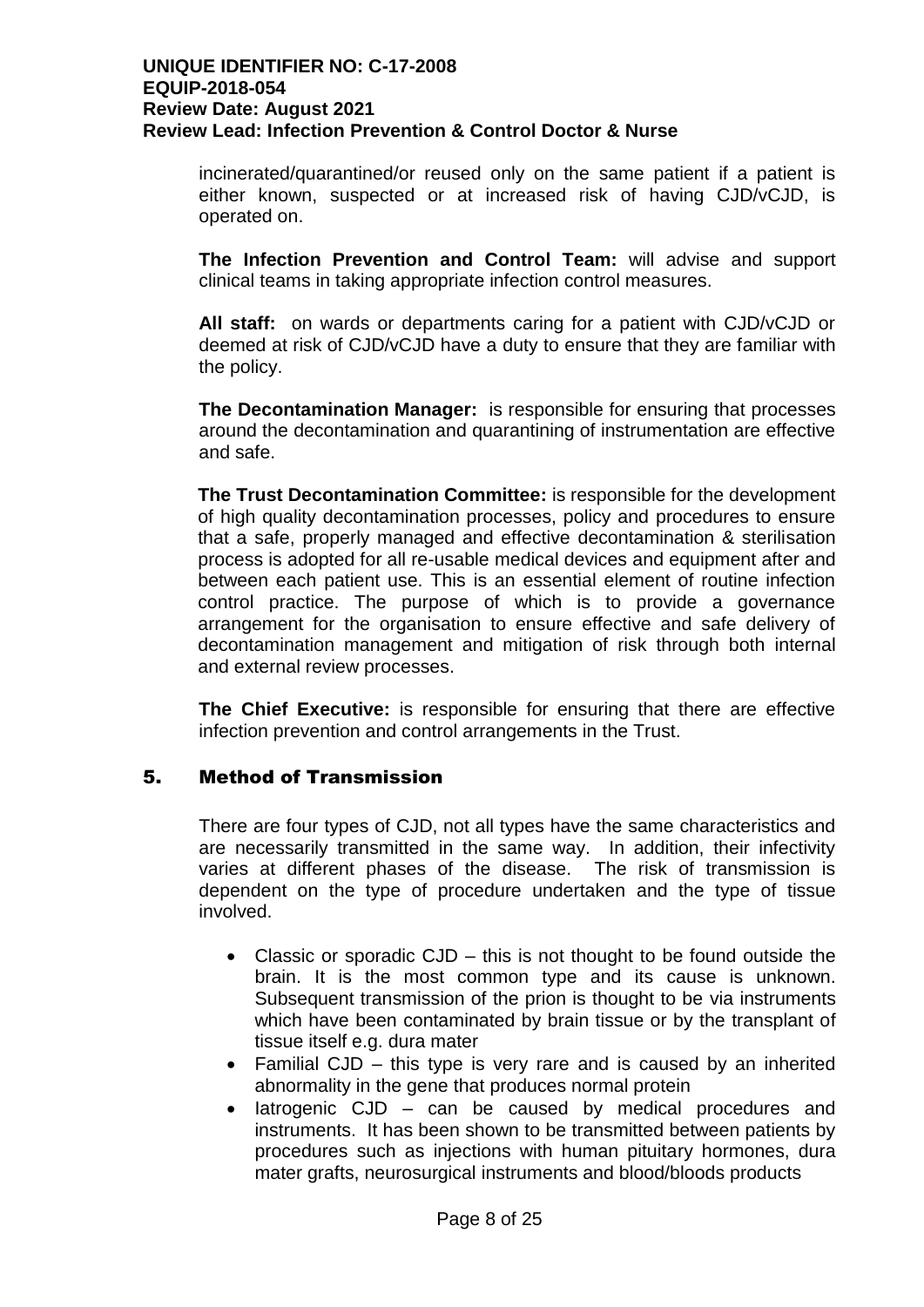Variant CJD (vCJD) – It is associated with the same transmissible agent that causes Bovine Spongiform Encephalopathy (BSE) in cattle. Primary infection is thought to be caused by consuming BSE contaminated food products. This prion is found throughout the body in lymphatic system and various organs e.g. tonsils, eyes

# 6. Diagnosis and Treatment

For symptomatic cases there are internationally accepted diagnostic criteria for definite, probable and possible CJD/vCJD. These are available at: [www.advisorybodies.doh.gov.uk/acdp/tseguidance/tseguidance\\_annexb.pdf](http://www.advisorybodies.doh.gov.uk/acdp/tseguidance/tseguidance_annexb.pdf)

Patients suspected of having CJD/vCJD must be referred to a neurologist or consultant with appropriate expertise for investigation.

The clinical presentation of prion disease includes dementia, personality disorders and neuromuscular symptoms e.g. unsteadiness, involuntary muscular jerking. Diagnosis is difficult and can only be confirmed by histological examination of the brain following brain biopsy or after death. There is currently no non-invasive test which can diagnose CJD during the incubation period and no effective treatment.

#### **6.1 Notification**

All cases of clinically suspected CJD of any type should be reported by the clinician caring for the patient to the local Consultant, Health Protection Unit **(Tel: 0113 386 0300)** and the National CJD Surveillance Unit:-

Director, National CJD Surveillance Unit, Western General Hospital Crewe Road Edinburgh, EH4 2XUT Tel: 0131 332 2117 Fax: 0131 343 1404

# 7. POLICY DETAILS/COURSE OF ACTION

#### **7.1 Patient risk assessment**

Identifying patients with or at risk is important to minimize Iatrogenic transmission of these diseases. Risk is determined prior to surgery/endoscopy by either a single question (all patients) or a series of questions (for procedures involving high risk tissues). See Appendix 1.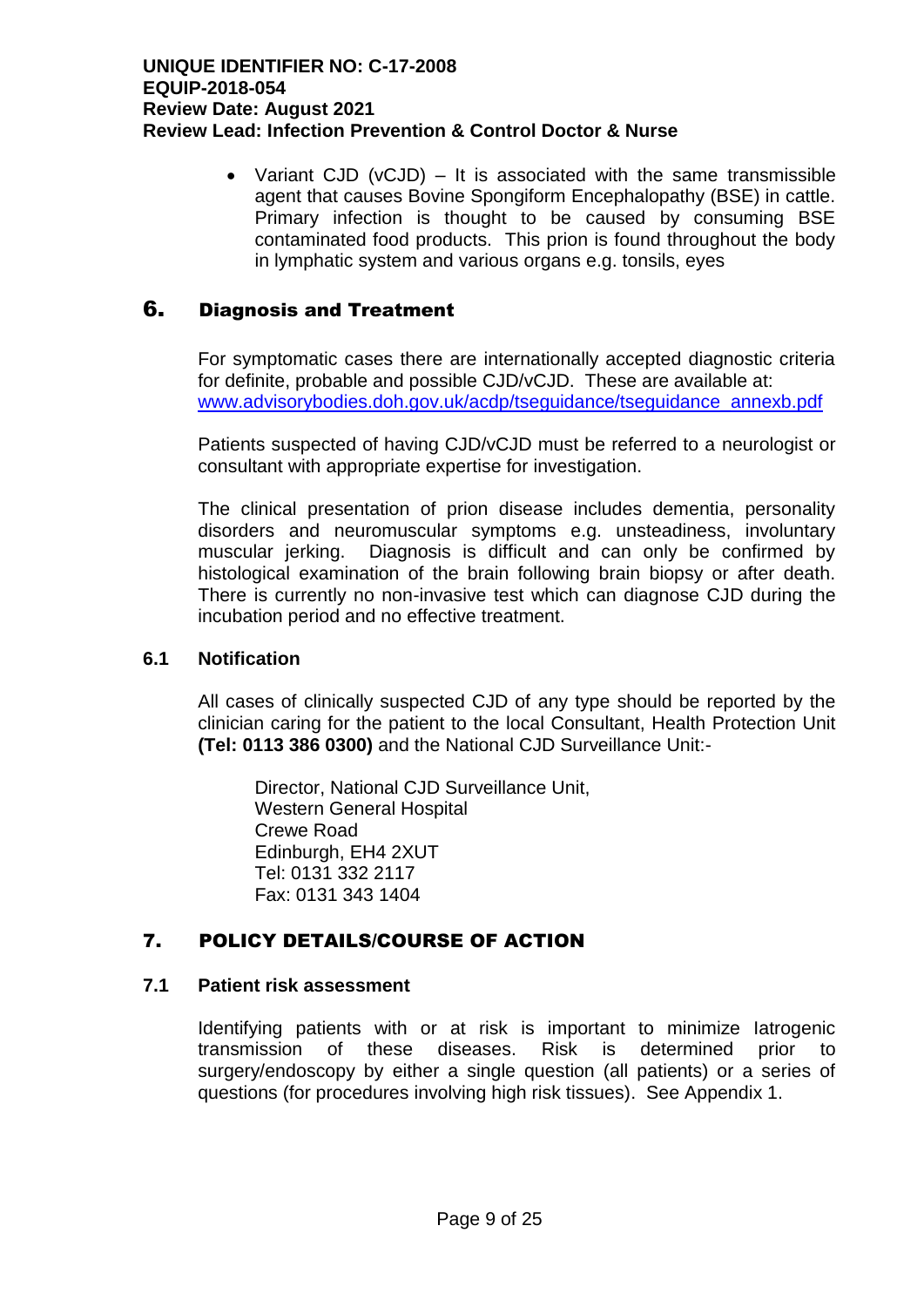## **7.2 Identification and management of patients at risk of TSE**

All patients undergoing elective and emergency surgery or endoscopy must be asked whether they have been notified that they are at increased risk of vCJD or CJD see Appendix 2. The response must be documented in the patients' records on Electronic patient record (EPR).

**Identification and management of patients at risk of TSE**



# **7.3 Management of patients known, suspected or at risk of CJD/vCJD**

If there is no evidence that TSEs have been spread from person to person by close contact or through occupational exposure, then: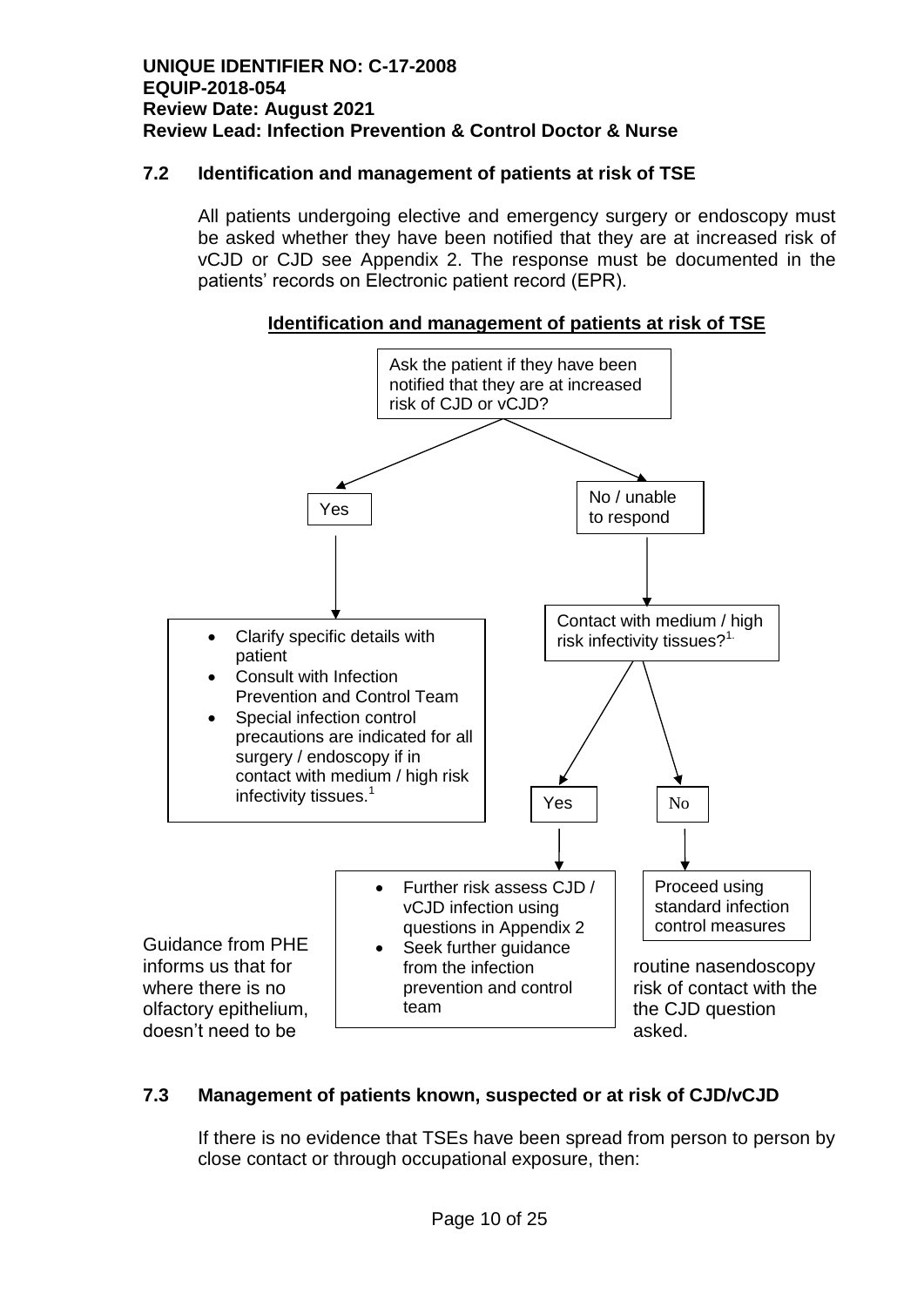- Inform the IPCT if the patient is going to be or has been admitted
- There is no need to isolate the patient provided standard precautions are followed

#### **Surgical and Endoscopic procedures**

The CJD incident panel has identified a number of individuals or groups who are at increased risk of CJD/vCJD. Arrangements should be in place to ensure that patients who have been notified that they are at increased irks of CJD/vCJD are identified before surgery or endoscopy to allow appropriate infection control procedures to be followed.

Healthcare staff conducting pre-surgery assessments should receive instruction and/or training necessary to understand the reasons for answering the question below and reassure patients and provide further information if needed. Information for patients and healthcare professional is available from Public health England:

https://www.gov.uk/government/publications/cid-information-leaflets-for[patients-and-healthcare-professionals](https://www.gov.uk/government/publications/cjd-information-leaflets-for-patients-and-healthcare-professionals)

Also see:

[https://www.gov.uk/government/uploads/system/uploads/attachment\\_data/file](https://www.gov.uk/government/uploads/system/uploads/attachment_data/file/270735/Annex_J_Assessment_to_be_carried_out_before_surgery_and_or_endoscopy_to_identify_patients_with__or_at_risk_of__CJD_or_vCJD.pdf) /270735/Annex J Assessment to be carried out before surgery and or endoscopy to identify patients with or at risk of CJD or vCJD.pdf

## **7.4 Surgical procedures and instrument management**

For all patients with, or 'at increased risk' of, CJD/vCJD, the following precautions should be taken for surgical procedures:

- IPCT must be informed before any surgical procedure is carried out
- Whenever possible the procedures should be carried out in an acute hospital theatre at the end of the list to ensure thorough cleaning of all surfaces before the next session
- Only the minimum number of healthcare personnel should be in the theatre
- Single use protective clothing should be used a liquid repellent gown; gloves; masks and goggles or a full face visor
- Single use disposable surgical instruments and equipment must be used where possible and incinerated after use
- Where practical, expensive reusable equipment e.g. drills should be protected from contamination by using shields, guards or similar protective covering which should then be destroyed by incineration at the end of the operation. However in practice, effective protective covering may not be feasible and guidance should be sought from the manufacturer
- Drapes contaminated with CSF or other neural tissue from patients in the high and medium risk category should be incinerated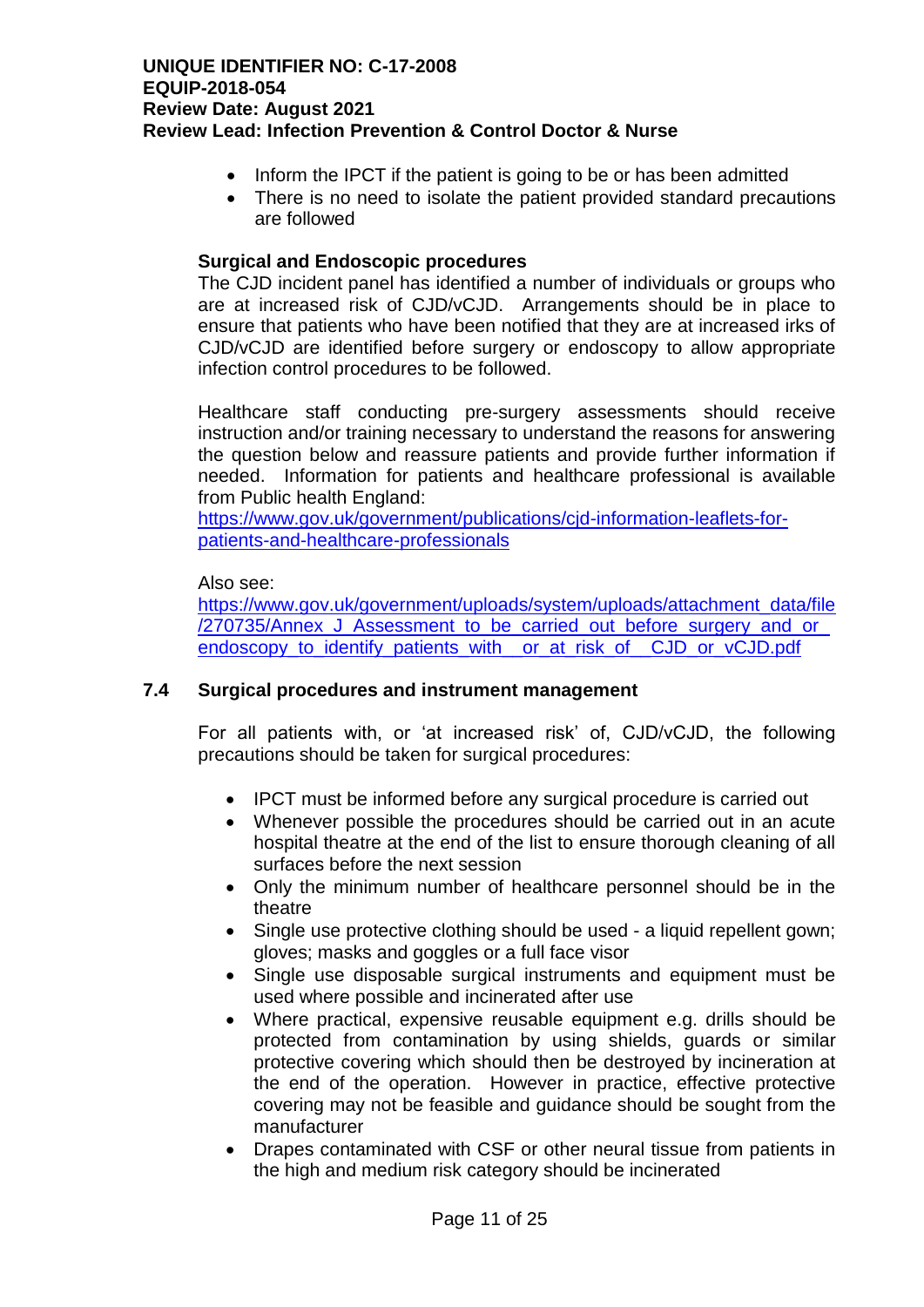Advice should be sought from the Decontamination Manager and IPCT on the management of the surgical instruments – see Appendix 3

Where single use instruments are not available, the handling of reusable instruments depends on:

- How likely the patient is to be carrying the infectious agent (the patients risk status)
- Whether the patient has, or is 'at increased risk' of CJD/vCJD  **And**
- How likely it is that infection could be transmitted by the procedure being carried out i.e. whether there is contact with tissues of high or medium infectivity

Appendices 1, 3 and 4 separately set out the actions to be taken for instruments/ endoscopes used on patients with, 'at increased risk' of CJD/vCJD. The differences in instrument management are due to differences tissue infectivity.

## **Ophthalmology**

Please refer to specific pre-assessment questions for all ophthalmic patients and the standard operating procedures in Appendix 5 and 6 respectively.

High risk procedures and tissues have been defined as intra-dural operations on the brain and operations on the retina or optic nerve. Although we do not perform neurosurgery within the Trust, operations on the posterior eye are common and the following **must** be observed for all patients undergoing posterior eye surgery.

- Instruments used on the posterior eye must not move from one instrument set to another
- Supplementary instruments previously used in posterior eye procedures must be permanently kept with an instrument set, i.e. supplementary instruments are not acceptable for these procedures
- As a separate pool of new posterior segment surgical instruments should be used for children born since 1997, and who have not previously undergone high risk procedures, it is important to correctly identify patients born since  $1<sup>st</sup>$  January 1997 and ensure they have had no previous high risk surgery which may have exposed them to the risk of CJD/vCJD
- Alternatively single-use instruments can be used providing they are equal in quality to re-usable instruments and do not pose any increased risk of complications. Single-use instruments which are not similar in quality should not be used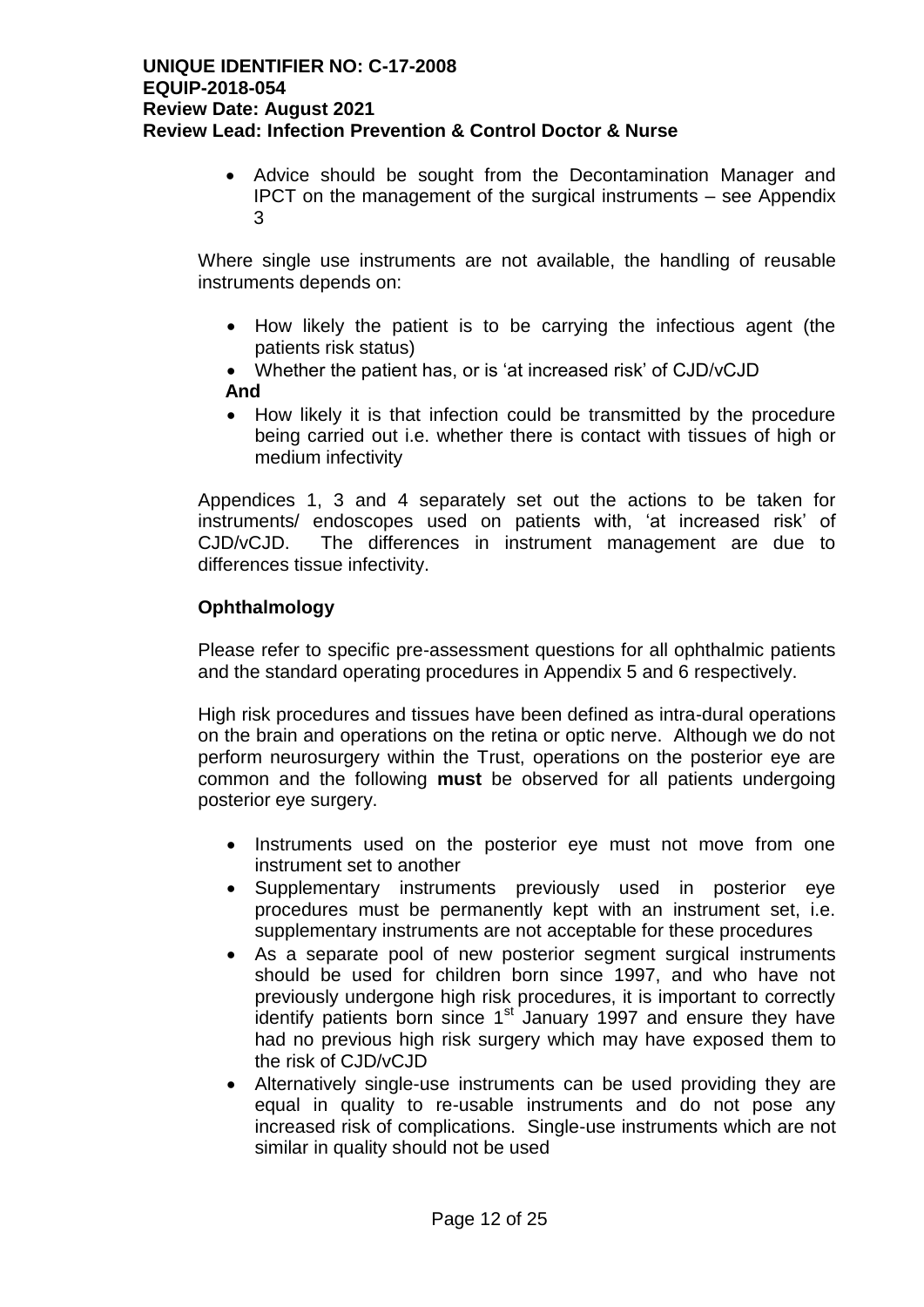See also Annex L from the TSE guidance for further information on managing risk in ophthalmology:

[https://www.gov.uk/government/uploads/system/uploads/attachment\\_data/file](https://www.gov.uk/government/uploads/system/uploads/attachment_data/file/209770/Annex_L_-_Managing_CJD_vCJD_risk_in_ophthalmology.pdf) [/209770/Annex\\_L\\_-\\_Managing\\_CJD\\_vCJD\\_risk\\_in\\_ophthalmology.pdf](https://www.gov.uk/government/uploads/system/uploads/attachment_data/file/209770/Annex_L_-_Managing_CJD_vCJD_risk_in_ophthalmology.pdf)

## **Urology patients transurethral prostatic biopsy in men at risk of vCJD**

This procedure should be performed using a single use needle with an ultrasound probe that runs alongside it. Under no circumstance should the single use needle be passed through the internal lumen of a reusable ultrasound probe as contamination of the probe would occur and there is no method of rendering this non-infectious.

[https://www.gov.uk/government/uploads/system/uploads/attachment\\_data/file](https://www.gov.uk/government/uploads/system/uploads/attachment_data/file/270732/Part4_Infection_control_of_CJD__vCJD_and_other_human_prion_diseases_in_healthcare_and_community_settings.pdf) [/270732/Part4\\_Infection\\_control\\_of\\_CJD\\_\\_vCJD\\_and\\_other\\_human\\_prion\\_d](https://www.gov.uk/government/uploads/system/uploads/attachment_data/file/270732/Part4_Infection_control_of_CJD__vCJD_and_other_human_prion_diseases_in_healthcare_and_community_settings.pdf) iseases in healthcare and community settings.pdf

## **7.5 Complex instrument**

Some expensive items of equipment such as drills and operating microscopes, may be prevented from being contaminated by using shield, guards or coverings so that the entire item does not need to be destroyed if used on high risk or medium risk (for 'at increased risk'). However, in practice it may be difficult to ensure effective protective covering.

## **7.6 Quarantining of surgical instruments**

Instruments that come into contact with tissues designated as high or medium infectivity should be kept separate from those that some into contact with tissue designated as low infectivity.

Re-usable instruments that only come into contact with tissues designated as being low infectivity may be decontaminated and returned to routine use.

Re-usable instruments that come into contact with high or medium infectivity should be managed in accordance with the **Quarantine and decontamination guidelines** Appendix 3 and 4.

#### **7.7 Identification of possible CJD diagnosis after admission/treatment**

Where it becomes know, after admission, that a patient may have CJD/vCJD, advice must be sought immediately from the ICD and IPCT and the patient's consultant.

Any reusable surgical instruments/endoscopes used for such a patient must be identified immediately and withdrawn and quarantined from use for other patients pending further guidance Appendix 4.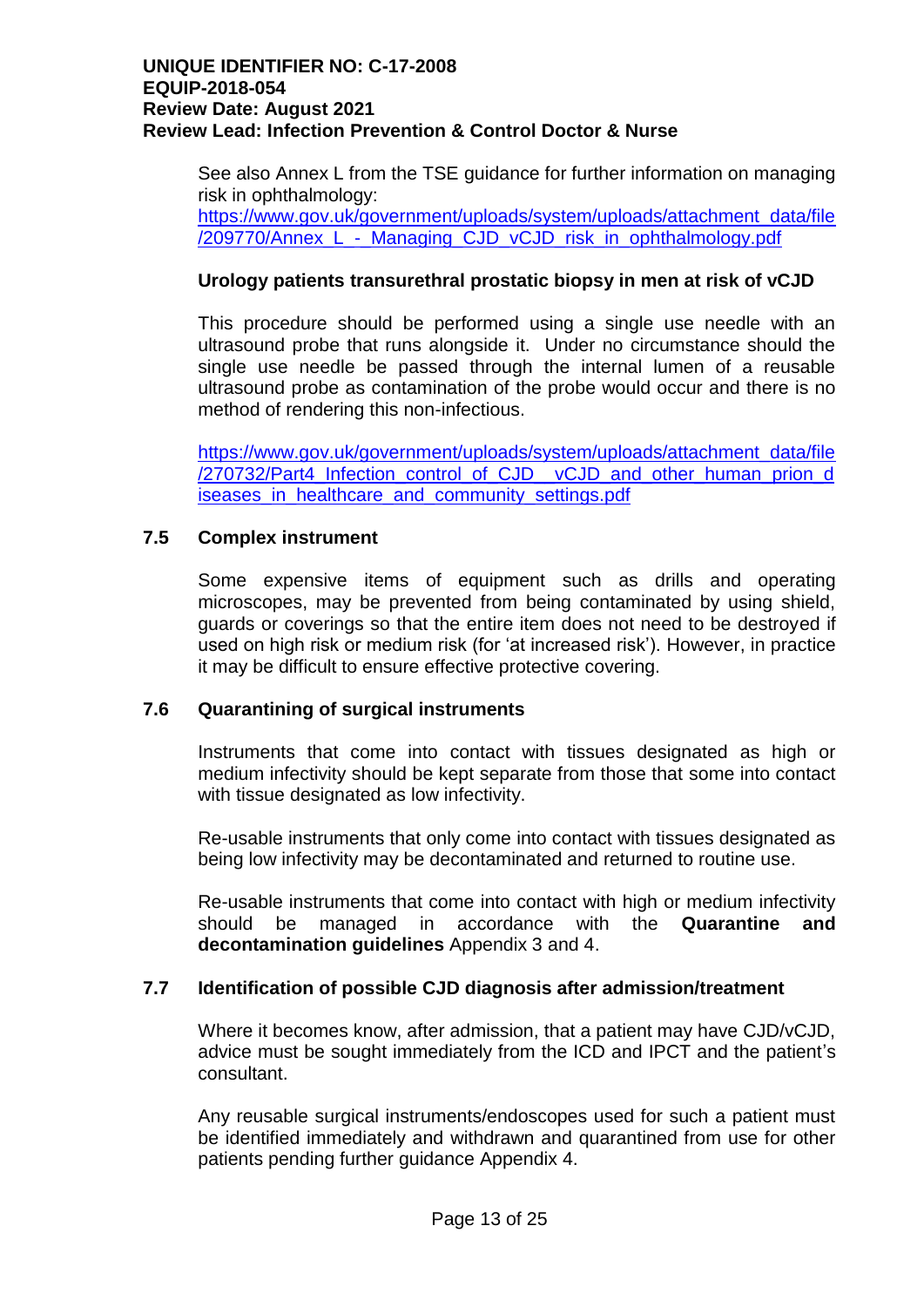Having sought advice, there should be an agreement of a reasonable probability of diagnosis of CJD. Management of instruments should follow guidance given for 'at increased risk' patients.

## **7.8 Look-back exercise**

Where there is a possibility that a patient could have been exposed to CJD/vCJD through contaminated surgical instruments that were previously used on a patient with or 'at increased risk' of CJD/vCJD, the IPCT must be informed. A look-back exercise may be required. Advice will be given by the ICD, the local Health Protection Unit; the National Incident Panel will also be contacted for advice.

## **7.9 Tracing of Instruments**

To enable a 'look-back' to be effective, every individual instrument set must be uniquely numbered to enable it to be withdrawn from a cohort of sets of the same name. It is essential the tracing system is efficiently managed and easily interrogated; records should be retained for at least 11 years.

## 8. General Management of CJD Patient

There is no evidence to suggest that normal, social or routine clinical contact with a CJD/vCJD patient presents a risk to healthcare workers, relatives and others in the community. Isolation of patient with CJD/vCJD **is not** necessary, and s/he may be nursed in an open ward using standard infection control precautions.

#### **8.1 Handling of Blood and Body Fluids**

At present, there is no evidence of infectivity in saliva, body secretions or excreta. Any potential exposure to body fluids should be handled as for any other patient i.e. treated as potentially infectious in line with standard precautions.

Careful attention to standard infection control precautions will minimise any risk from blood and body fluids. Care must be taken to avoid sharps/splash injuries. If injury occurs, the normal procedure should be followed as in the Section M.

[https://intranet.cht.nhs.uk/chft-documentation/view](https://intranet.cht.nhs.uk/chft-documentation/view-document.php?docID=489)[document.php?docID=489](https://intranet.cht.nhs.uk/chft-documentation/view-document.php?docID=489)

#### **8.2 Sample taking and other invasive medical procedures**

Blood, biopsy and lumbar puncture samples are classified as 'high risk' and must be performed using single-use equipment and performed only by personnel skilled in undertaking such procedures. Appropriate PPE must be worn and particular care should be taken with lymphoid tissue: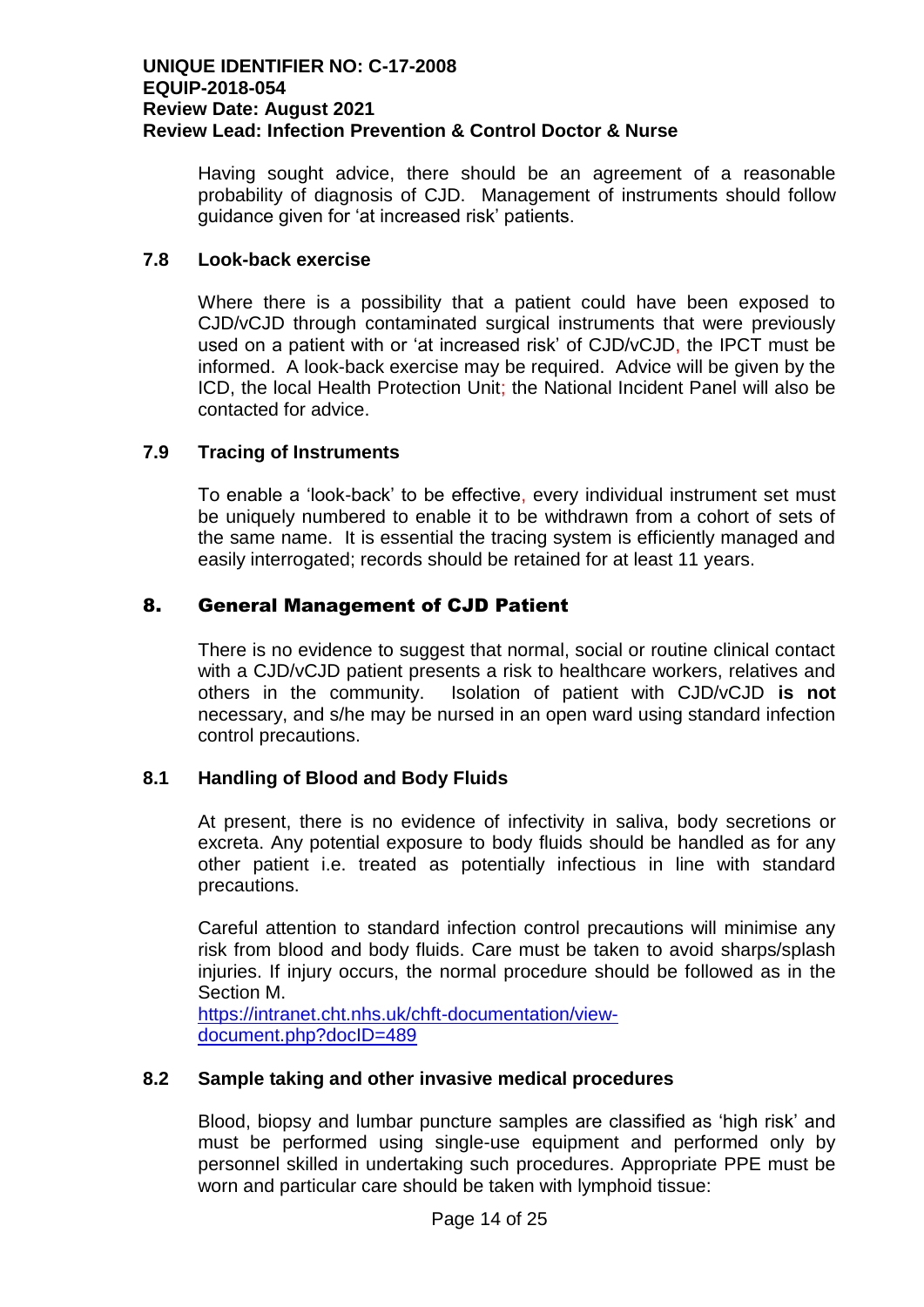- Blood specimens should be collected using ANTT and standard precautions as for any patient; PPE - gloves and aprons
- All lumbar punctures should be carried out wearing disposable gloves and aprons: eye protection should be worn if there is a possibility of inoculation from splashing)
- Only single-use disposable instruments must be used
- Disposable drapes (to catch any blood spill)
- All waste to be disposed as clinical waste [https://intranet.cht.nhs.uk/chft-documentation/view](https://intranet.cht.nhs.uk/chft-documentation/view-document.php?docID=849)[document.php?docID=849](https://intranet.cht.nhs.uk/chft-documentation/view-document.php?docID=849)
- Linen contaminated with CSF or neural tissue from patients in the high and medium risk category should be disposed of as clinical waste (as above)
- Samples from patients with or 'at increased risk' of CJD/vCJD should be classed as Hazard Group 3, should be labelled with an 'Infection Risk' label and the laboratory informed in advance of the sample being sent. Further details can be found in Section R. [https://intranet.cht.nhs.uk/chft-documentation/view](https://intranet.cht.nhs.uk/chft-documentation/view-document.php?docID=490)[document.php?docID=490](https://intranet.cht.nhs.uk/chft-documentation/view-document.php?docID=490)

## **8.3 Inoculation injuries**

For any incident involving 'sharps', or contamination of abrasions with blood or body fluids please follow Section M. [https://intranet.cht.nhs.uk/chft-documentation/view](https://intranet.cht.nhs.uk/chft-documentation/view-document.php?docID=489)[document.php?docID=489](https://intranet.cht.nhs.uk/chft-documentation/view-document.php?docID=489)

#### **8.4 Surface decontamination and spillages**

Standard infection control precautions should be followed following a spillage of blood or body fluids occur which should be cleared up as quickly as possible. Spillage kits should be used rather than standard chlorine based solution. Wards or areas with suspected, confirmed or 'at increased risk' of CJD/vCJD should have the kits available. *Order details for spillage kits can be found on the Infection Control Consumables list in the IPC section of the Trust intranet.* Any waste, including cleaning materials such as disposable mop heads, should be disposed of as clinical waste (see waste policy).

#### **8.5 Clinical waste**

In the ward setting the majority of clinical waste will be low risk and can be disposed of according to standard Trust policy. High or medium risk tissues and objects contaminated with high or medium risk tissues should be bagged in yellow bags or placed in a rigid container with a yellow leak proof lid and sent for incineration in accordance with the Trust waste policy. [https://intranet.cht.nhs.uk/chft-documentation/view](https://intranet.cht.nhs.uk/chft-documentation/view-document.php?docID=849)[document.php?docID=849](https://intranet.cht.nhs.uk/chft-documentation/view-document.php?docID=849)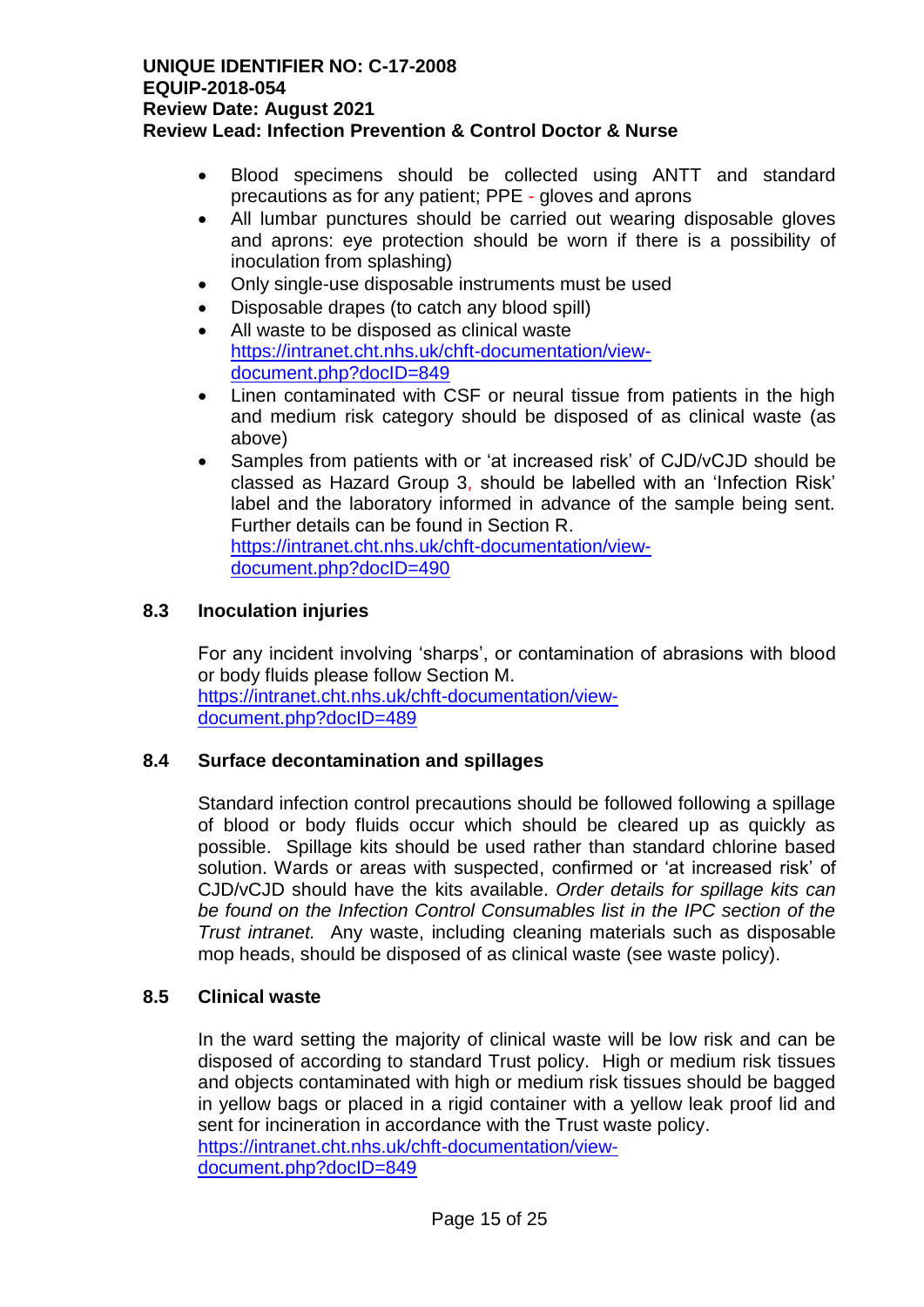Disposal of clinical waste from patients with, or ''at increased risk'' of CJD/vCJD

| <b>Diagnosis of CJD</b> |            | High or medium risk $\vert$ Low risk tissue and body |
|-------------------------|------------|------------------------------------------------------|
|                         | tissue     | fluids *                                             |
| <b>Definite</b>         | Incinerate | Normal clinical waste                                |
|                         |            | disposal **                                          |
| <b>Probable</b>         | Incinerate | Normal clinical waste                                |
|                         |            | disposal **                                          |
| "At increased risk"     | Incinerate | Normal clinical waste                                |
|                         |            | disposal **                                          |

\* *Tissues and materials deemed to be low risk include body fluids such as urine, saliva, sputum, blood and faeces. Blood from vCJD is considered to be low risk except when transfused in large volumes*

\*\* '*Normal Clinical waste disposal' now would be disposed of as 'Orange' waste*

*Please refer to Annex A1 for tissue infectivity risk which can be found at:* 

[https://www.gov.uk/government/uploads/system/uploads/attachment\\_data/fil](https://www.gov.uk/government/uploads/system/uploads/attachment_data/file/209759/Annex_A1_-_Distribution_of_TSE_infectivity.pdf) [e/209759/Annex\\_A1\\_-\\_Distribution\\_of\\_TSE\\_infectivity.pdf](https://www.gov.uk/government/uploads/system/uploads/attachment_data/file/209759/Annex_A1_-_Distribution_of_TSE_infectivity.pdf)

## **8.6 Bed linen**

Used or foul linen (contaminated with blood or body fluids) – should be placed in a water soluble alginate bag (Red), then placed in a clear laundry bag. The linen can be washed in accordance with the linen & laundry management policy.

[https://intranet.cht.nhs.uk/chft-documentation/view](https://intranet.cht.nhs.uk/chft-documentation/view-document.php?docID=716)[document.php?docID=716](https://intranet.cht.nhs.uk/chft-documentation/view-document.php?docID=716)

Linen contaminated with CSF or neural tissue from patients with suspected or confirmed CJD/vCJD or those 'at increased risk', must be disposed of a clinical waste.

#### **8.7 Maternity care**

Childbirth should be managed using standard infection control precautions. The placenta and other associated materials and fluids are designated as low risk tissues, and should be disposed of as clinical waste, unless they are needed for investigation.

#### **8.8 Dental care**

This should not be compromised. DH guidance is that endodontic reamers, files and other fine instruments which are difficult to clean are single use. This was endorsed by the chief Dental Office for England in April 2007.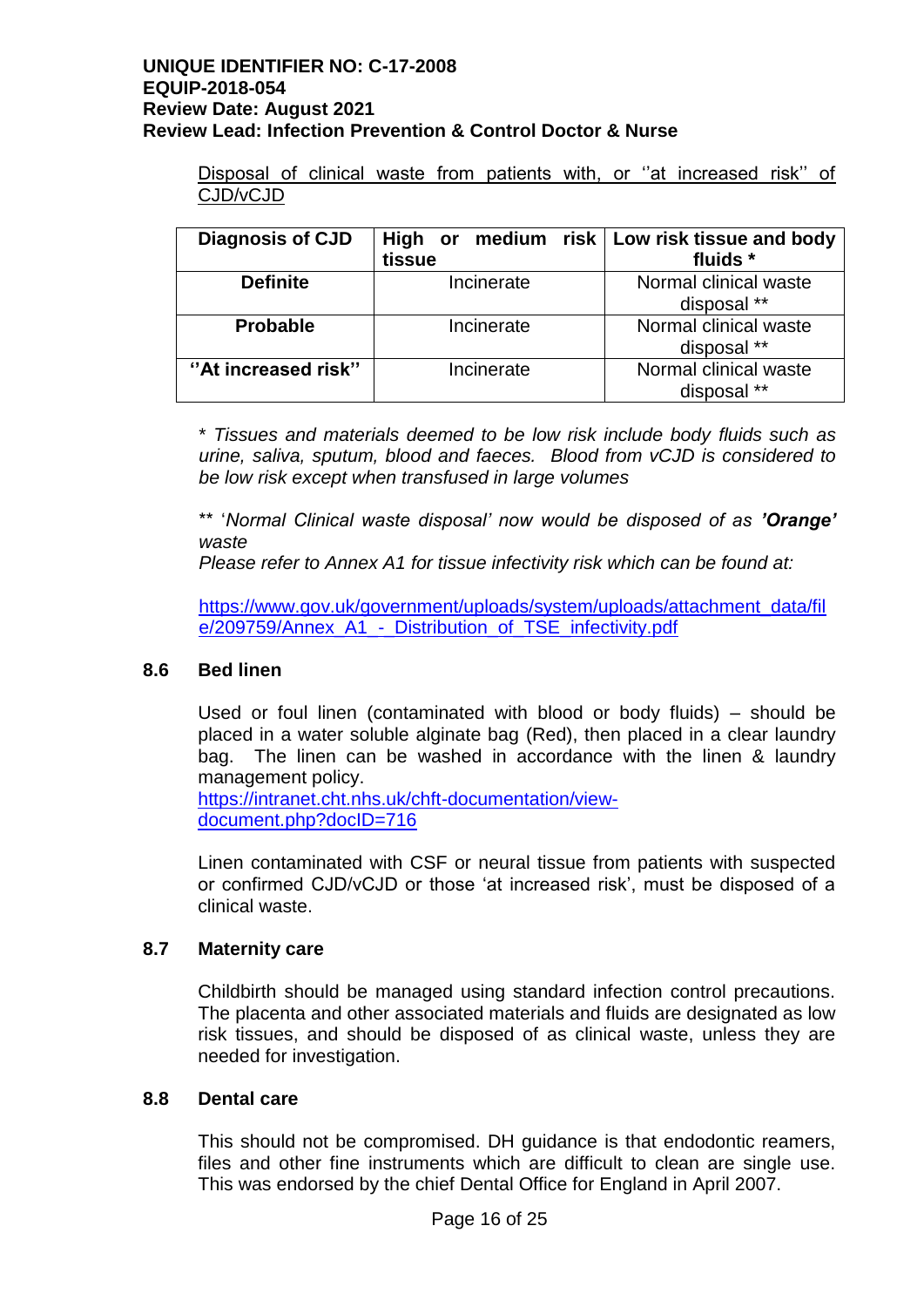#### **8.9 Caring for the patient in the community**

No special measures over and above standard infection control precautions are necessary.

## 9. Organ Transplants

To minimise the risk of transmission of CJD/vCJD, organ donations should be rejected from patients with definite, probable or possible CJD/vCJD; those with degenerative neurological conditions of unknown cause and patients classified as 'at risk' from CJD/vCJD.

## 10. Blood Transfusions

It is important to note that highly transfused patients (300+ donor exposures) are still considered 'at increased risk' of vCJD. If it is known that the patient has received blood from 300 or more donors then they should be considered 'at increased risk' of CJD. See appendix 7. However, if this information is not known at the time of surgery then there is no need to investigate any further.

## 11. Management of the Deceased Patient

If the patient is known or suspected of having a TSE the mortuary must be informed. The removal of the deceased to the mortuary should be carried out using normal infection control procedures. It is recommended that a body bag is used which should be labelled 'Infection risk' in line with guidance which can be found in Section P.

[http://nww.cht.nhs.uk/fileadmin/uploads/divisions/diag\\_thera/infection\\_control](http://nww.cht.nhs.uk/fileadmin/uploads/divisions/diag_thera/infection_control/policies/Section_P_-_Care_of_the_Deceased_Version_7.pdf) [/policies/Section\\_P\\_-\\_Care\\_of\\_the\\_Deceased\\_Version\\_7.pdf](http://nww.cht.nhs.uk/fileadmin/uploads/divisions/diag_thera/infection_control/policies/Section_P_-_Care_of_the_Deceased_Version_7.pdf)

For further information refer to Annex H After Death. [https://www.gov.uk/government/uploads/system/uploads/attachment\\_data/file](https://www.gov.uk/government/uploads/system/uploads/attachment_data/file/209766/Annex_H_-_After_death.pdf) /209766/Annex H - After death.pdf

## 12. Training and Implementation

Training will be carried out to all relevant Trust staff by the Infection Prevention and Control Team through targeted training sessions to key personnel, who will then cascade the information to appropriate colleagues within their area/department. Areas to include will be surgical preassessment, ophthalmic dept., endoscopy and acute surgical staff.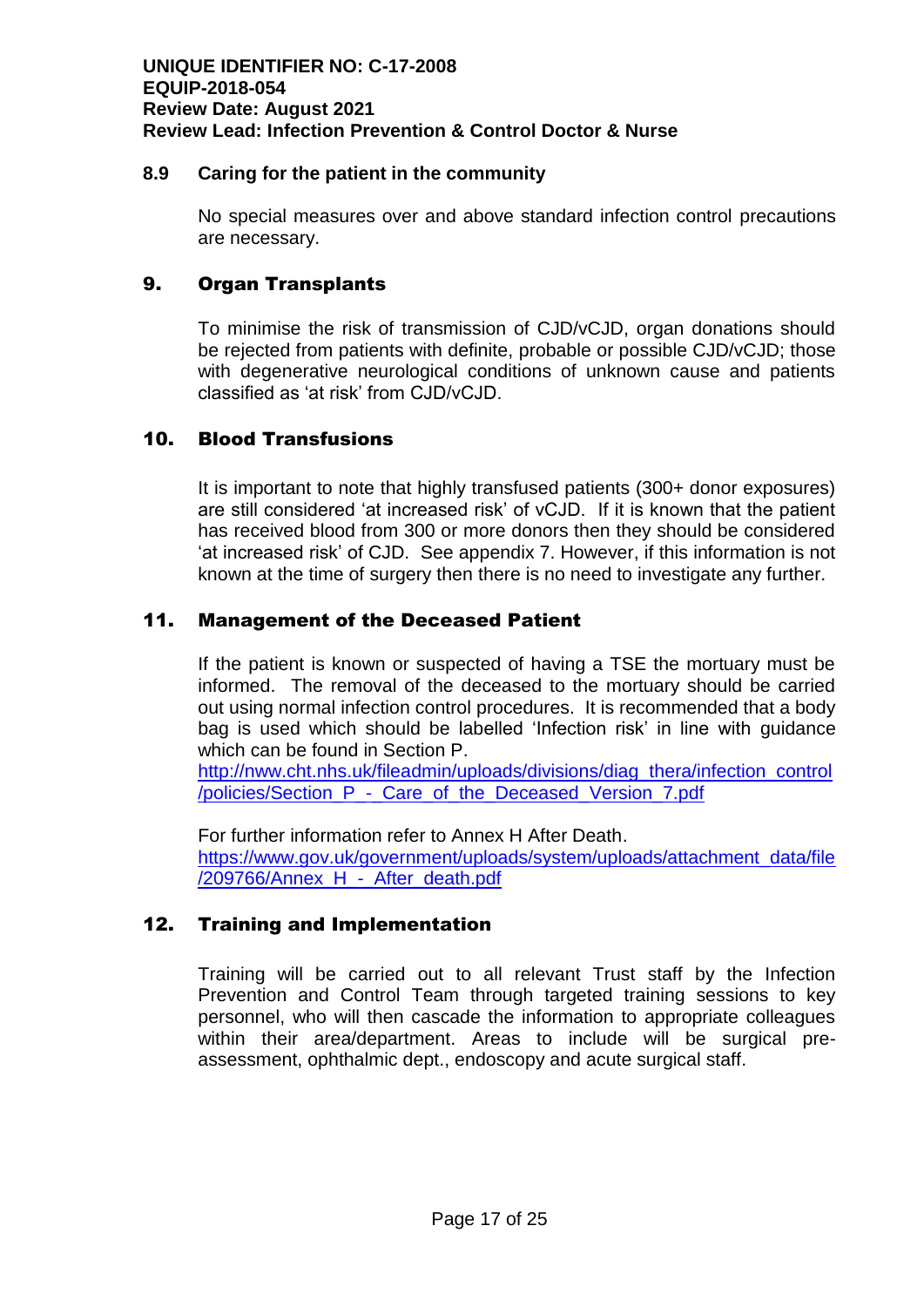## 13. Trust Equalities Statement

Calderdale and Huddersfield NHS Foundation Trust aims to design and implement services, policies and measures that meet the diverse needs of our service, population and workforce, ensuring that none are placed at a disadvantage over others. We therefore aim to ensure that in both employment and services no individual is discriminated against by reason of their gender, gender reassignment, race, disability, age, sexual orientation, religion or religious/philosophical belief, marital status or civil partnerships.

This policy has been through the Trust's EQUIP (Equality Impact Assessment Process) to assess the effects that it is likely to have on people from different protected groups, as defined in the Equality Act 2010.

## 14. Monitoring Compliance with this Procedural Document

An annual audit of the policy will be undertaken by the IPCT. The results of this audit will be reported to the Infection, Prevention and Control Committee and subsequently to the Executive Board.

## 15. Associated Documents

This policy should be read in conjunction with the following policies:

## **Guidance from the ACDP TSE Risk Management Subgroup (formerly TSE Working Group)** this can be found at:

[https://www.gov.uk/government/publications/guidance-from-the-acdp-tse](https://www.gov.uk/government/publications/guidance-from-the-acdp-tse-risk-management-subgroup-formerly-tse-working-group)[risk-management-subgroup-formerly-tse-working-group](https://www.gov.uk/government/publications/guidance-from-the-acdp-tse-risk-management-subgroup-formerly-tse-working-group)

In particular (all of the below Annexes are hyperlinked throughout the policy): Annex A1 – Distribution of TSE Infectivity in Human Tissues and Body Fluids Annex B – Diagnosis of TSEs

Annex E – Quarantining of surgical instruments

Annex F – Endoscopy updated October 2015

Annex J – Assessment to be carried out before surgery and/or endoscopy (revised and updated August 2017)

Annex H – After Death

Annex L – Managing CJD/vCJD risk in Ophthalmology

Annex M - Managing vCJD risk in General Surgery and liver transplantation)

Part 4 – Part 4 – Infection control of CJD, vCJD and other human prion diseases in healthcare and community settings (updated Jan 2014)

CHT guidance 'Procedure for the Quarantine of Medium/High Risk TSE Instrumentation' (Appendix 4 of this policy)

Frequently asked questions (related to blood transfusion history) (New Jan 2014)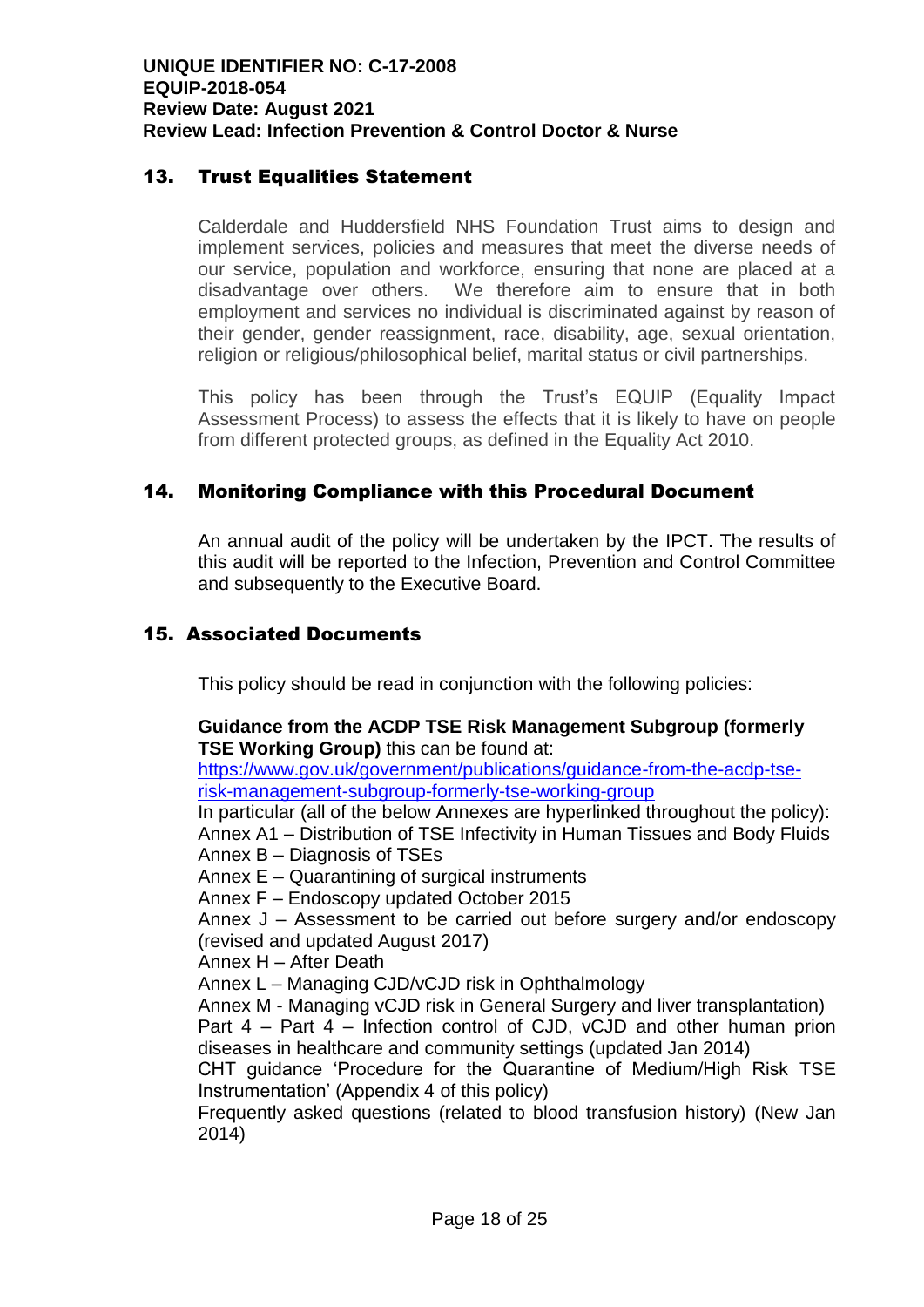## 16. References

Guidance from the ACDP TSE Risk Management Subgroup (formerly TSE Working Group) this can be found at: [https://www.gov.uk/government/publications/guidance-from-the-acdp-tse-risk](https://www.gov.uk/government/publications/guidance-from-the-acdp-tse-risk-management-subgroup-formerly-tse-working-group)[management-subgroup-formerly-tse-working-group](https://www.gov.uk/government/publications/guidance-from-the-acdp-tse-risk-management-subgroup-formerly-tse-working-group)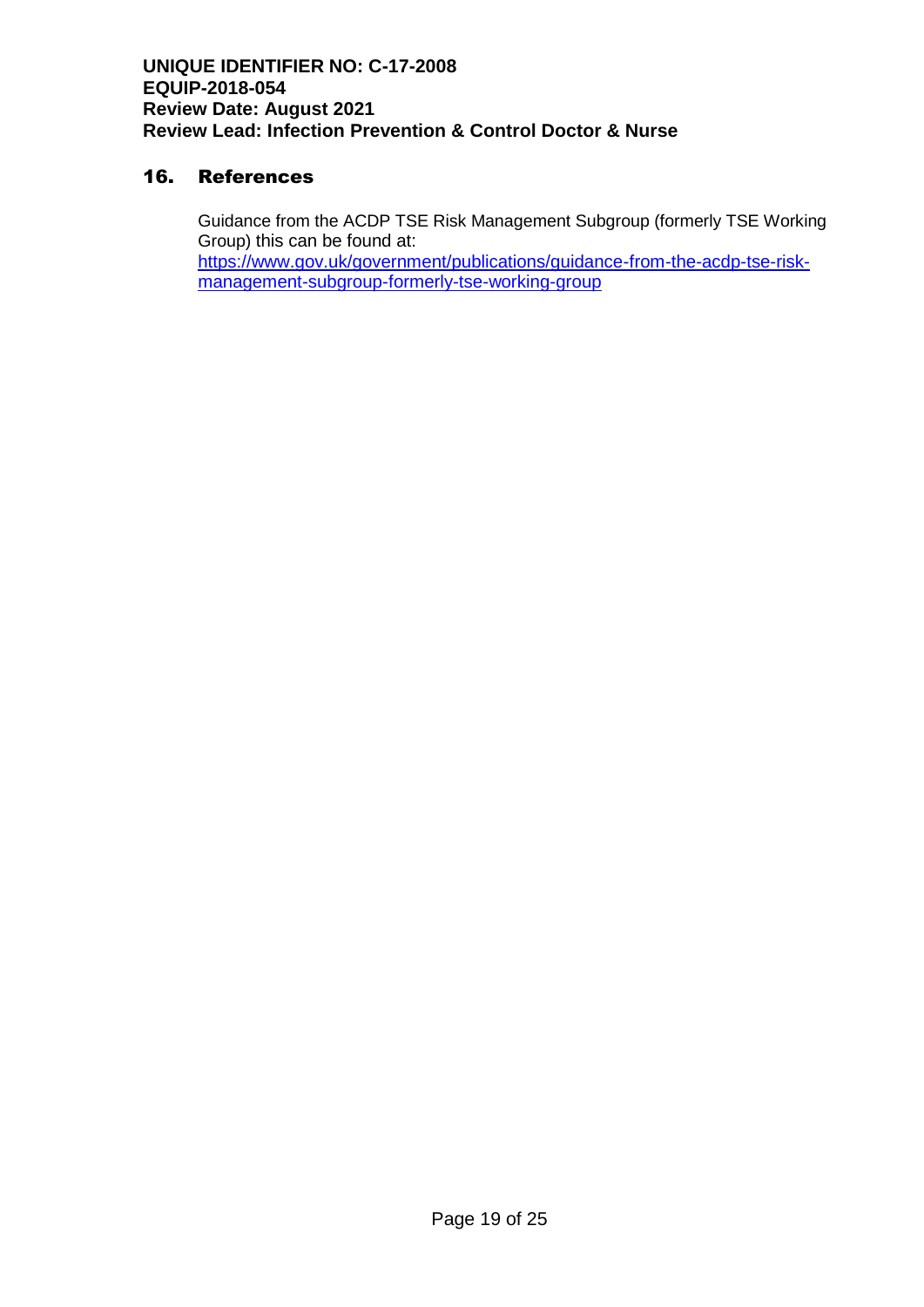# **APPENDIX 1**

**Handling of instruments – patients with or "at increased risk" of CJD/vCJD** From "Transmissible spongiform encephalopathy agents: Safe working and the prevention of infection" –Department of Health

|                                                                         | .<br><b>Status pof patient</b> |                             |                |
|-------------------------------------------------------------------------|--------------------------------|-----------------------------|----------------|
| <b>Tissue infectivity</b>                                               | Definite or                    | <b>Possible</b>             | At increased   |
|                                                                         | probable                       |                             | risk           |
| High                                                                    |                                |                             |                |
| <b>Brain</b>                                                            | Single use                     | Single use                  | Single use     |
| Spinal cord                                                             |                                |                             |                |
| Cranial nerves, specifically the entire                                 | or                             | or                          | Or             |
| optic nerve and the intracranial                                        | Destroy                        | Quarantine for              | Destroy        |
| components of the other cranial<br>nerves                               |                                | re-use                      |                |
|                                                                         | Or                             | exclusively on              | or             |
| Cranial ganglia                                                         |                                | the same patient            | Quarantine     |
| Posterior eye, specifically the                                         | Quarantine for<br>re-use       | pending<br>diagnosis        | for<br>re-use  |
| posterior hyaloid face, retina, retinal<br>pigment epithelium, choroid, | exclusively on                 |                             | exclusively on |
| subretinal fluid and optic nerve                                        | the same                       |                             | the same       |
| Pituitary gland                                                         | patient                        |                             | patient        |
| <b>Medium</b>                                                           |                                |                             |                |
|                                                                         |                                |                             |                |
| Spinal ganglia                                                          | Single use                     | Single use                  | Single use     |
| Olfactory epithelium                                                    |                                |                             |                |
| Tonsil (vCJD only)                                                      | or                             | or                          | Or             |
| Appendix (vCJD only)                                                    | Destroy                        | Quarantine for              | Destroy        |
| Spleen (vCJD only)                                                      |                                | re-use                      | or             |
| Thymus (vCJD only)                                                      | or                             | exclusively on              | Quarantine     |
| Adrenal gland (vCJD only)                                               | Quarantine for                 | the same patient<br>pending | for re-use     |
| Lymph nodes and gut associated                                          | re-use                         | diagnosis                   | exclusively on |
| lymphoid tissues (vCJD only)                                            | exclusively on                 |                             | the same       |
| Lymph nodes and gut-associated                                          | the same<br>patient            |                             | patient        |
| lymphoid tissues (vCJD only)                                            |                                |                             |                |
| Low                                                                     | No special                     | No special                  | No special     |
|                                                                         | precautions                    | precautions                 | precautions    |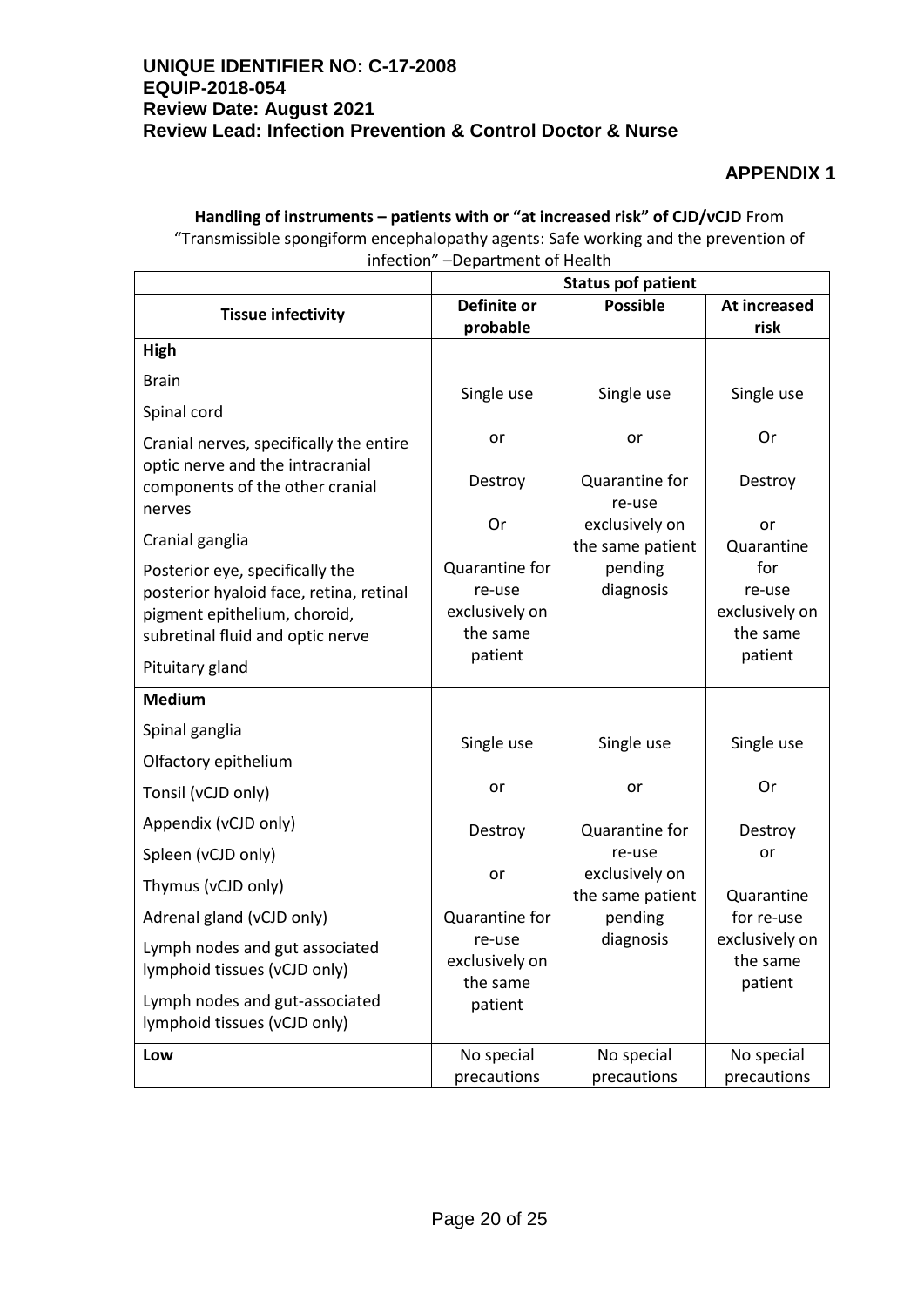#### **APPENDIX 2**

#### **CJD risk assessment questions for patients about to undergo surgical or neuro-endoscopic procedures likely to involve contact with high risk tissue (including high risk posterior segment eye surgery) The patient's response should be documented in their medical records (EPR) for future reference**

| 1 Have you any history of CJD or other<br>prion disease in your family? If yes,<br>please specify                                                                                                                                                                                      | Notes to clinician<br>Patients should be considered to be at risk from genetic<br>forms of CJD if they have or have had<br>1. Genetic testing, which has indicated they are at<br>significant risk of developing CJD or other prion<br>disease<br>2. A blood relative known to have a genetic<br>mutation indicative of genetic CJD or other<br>prion disease<br>3. Two or more blood relatives affected by CJD or<br>other prion disease<br>If the patient answers No or Not certain to all 3 of these<br>questions then surgery can proceed with normal<br>infection prevention and control procedures.              |
|----------------------------------------------------------------------------------------------------------------------------------------------------------------------------------------------------------------------------------------------------------------------------------------|------------------------------------------------------------------------------------------------------------------------------------------------------------------------------------------------------------------------------------------------------------------------------------------------------------------------------------------------------------------------------------------------------------------------------------------------------------------------------------------------------------------------------------------------------------------------------------------------------------------------|
| 2. Have you ever received growth<br>hormone or gonadotrophic treatment? If<br>yes, please specify;<br>i) Whether the hormone was derived from<br>human pituitary glands<br>ii) The year of the treatment<br>iii) Whether the treatment was received in<br>the UK or in another country | Notes to clinician<br>Recipients of hormone derived from human pituitary<br>glands e.g. growth hormone or gonadtotrophin, are at<br>increased risk of CJD.<br>In the UK, the use of human growth hormone was<br>stopped in 1985 but human-derived products may have<br>been continued to be used in other countries.<br>In the UK, the use of human-derived gonadotrophin was<br>discontinued in 1973 but may have been continued in<br>other countries after this time.<br>Appendix ? J1 provides clarification of the actions<br>needed if a patient is a recipient of growth hormone or<br>gonadotrophin treatment. |
| 3. Have you ever had surgery on your<br>brain or spinal cord?                                                                                                                                                                                                                          | Notes to clinician<br>Individuals who underwent intradural brain or intradural<br>spinal surgery before August 1992 who received (or<br>might have received) a graft of human-derived dura<br>mater are "at increased risk" of transmission of sporadic<br>CJD (unless evidence can be provided that human-<br>derived dura mater<br>was not used).                                                                                                                                                                                                                                                                    |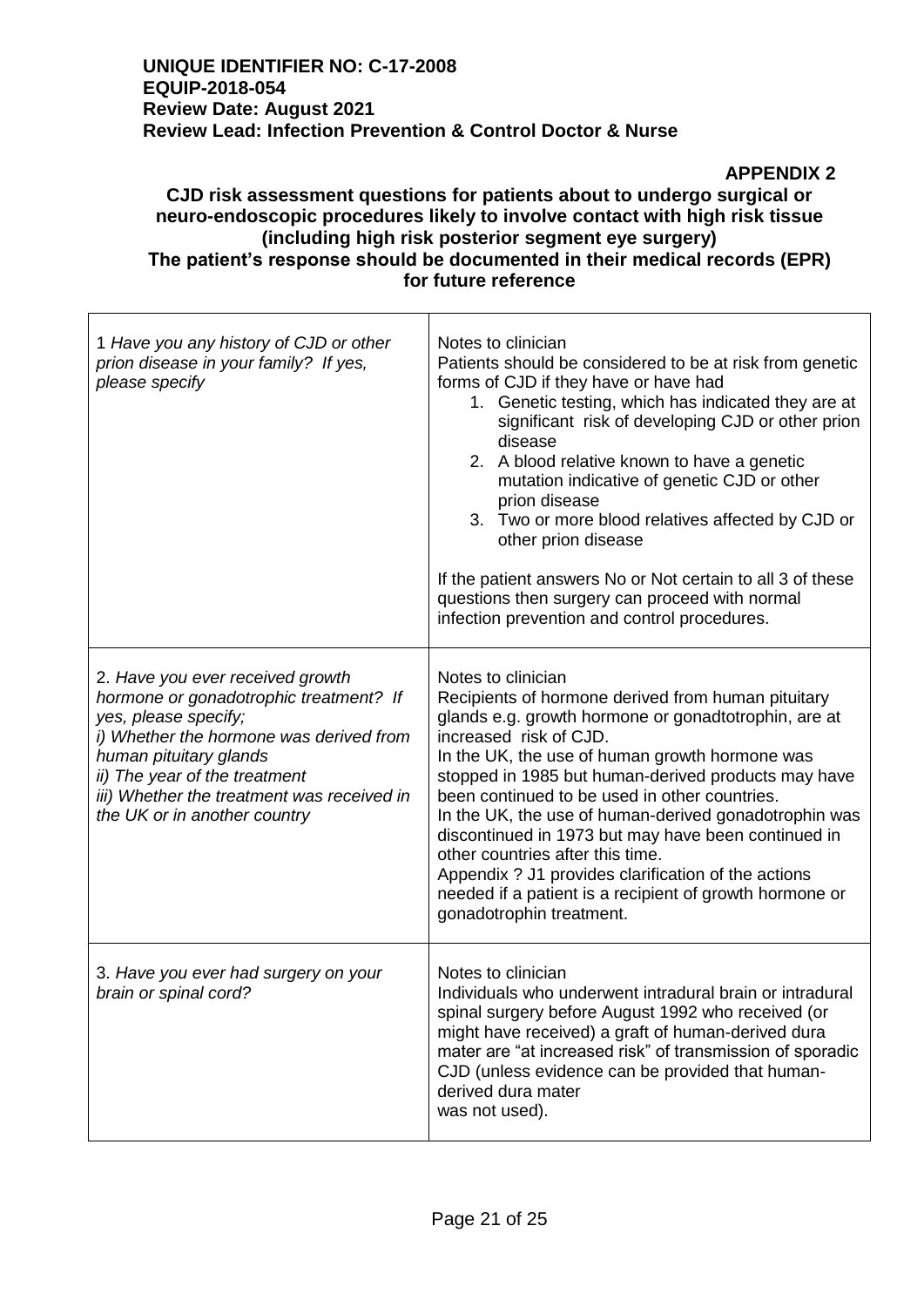#### **Quarantine and Decontamination guidelines for medium and high risk TSE Instrumentation**

**These guidelines are for medium and high risk tissue only (see Appendix 1). Please refer to the remainder of the TSE policy and follow normal infection prevention and control guidelines for low risk tissue infectivity.** 

- 1. Where possible the instruments should be single use.
- 2. A theatre should be allocated on the day (in the case of elective surgery) or prior to the procedure (in the case of an emergency) which, should where possible, be undertaken at the end of the list.
- 3. The allocated theatre must then not be used until the whole of the theatre has been terminally cleaned with a chlorine based solution (includes scrub room, setting up room, theatre and dirty utility room).
- 4. If a patient is suspected to have CJD/vCJD then the surgical equipment will need to be quarantined "dirty" post procedure until such time as a diagnosis is determined and, if the result is negative the equipment can be sent to B Braun and reprocessed in the normal way. If the results are positive, the equipment along with the container must be destroyed. For endoscopes these should be **cleaned prior to quarantining**
- 5. For quarantining of surgical instruments, the instruments should be placed in an impervious rigid plastic container with a close-fitting lid (TSE UN approved container). The TSE container is available from theatres on both sites and Endoscopy units on both sites. The TSE container must be labelled with a designated form (see appendix 11). The TSE container should be transferred and stored in a locked designated cupboard/room (HRI site) and should be kept until a decision has been made on the fate of the instruments.
- 9. Quarantining of endoscopes: these should be cleaned separately first via the normal procedures (see section 7.6 of this policy and Annex F of the TSE guidance and then stored **vertically in a cupboard in a locked room in theatre** until a decision has been made on the fate of the endoscope**.** The endoscope can be transported via the rigid TSE UN container and then be placed into the cupboard in the locked room in theatre HRI. Please ensure that the cupboard is cleaned prior to and on removal of the endoscope. The information about the patient and procedure etc. should be kept in the folder in the locked room (see appendix 11 for a copy of the form).
- 10. A record should be kept in the patients notes with all of the above information (see appendix 11). A copy of this form should also be kept with the infection prevention and control department.
- 11. For surgical instruments: if the diagnosis is "CJD or vCJD" or there is no definitive diagnosis possible but CJD or vCJD cannot be excluded, the instruments - including the container should be destroyed by incineration.
- 12. For endoscopes: if the diagnosis is "CJD or vCJD" or there is no definitive diagnosis possible but CJD or vCJD cannot be excluded, **further discussions are required with the Infection Prevention and Control team as to the fate of the endoscope.**
- 13. Any equipment destroyed should also be recorded and dated.
- 14. **Please note that during this current arrangement for quarantine and decontamination of surgical instruments, they cannot be reused on the same patient as they are unable to be re-processed. However this may not be the case for endoscopes – please see bullet point 12**
- 15. If a definite diagnosis of "**not** CJD or **not** vCJD" is made, the Decontamination Manager will be informed. The instruments and endoscope will then be made available for reprocessing and re-use and B Braun should be contacted to collect the instruments. In the case of endoscopes, they will then need to be reprocessed and the storage cupboard in the locked room in theatre cleaned following the removal of the endoscope.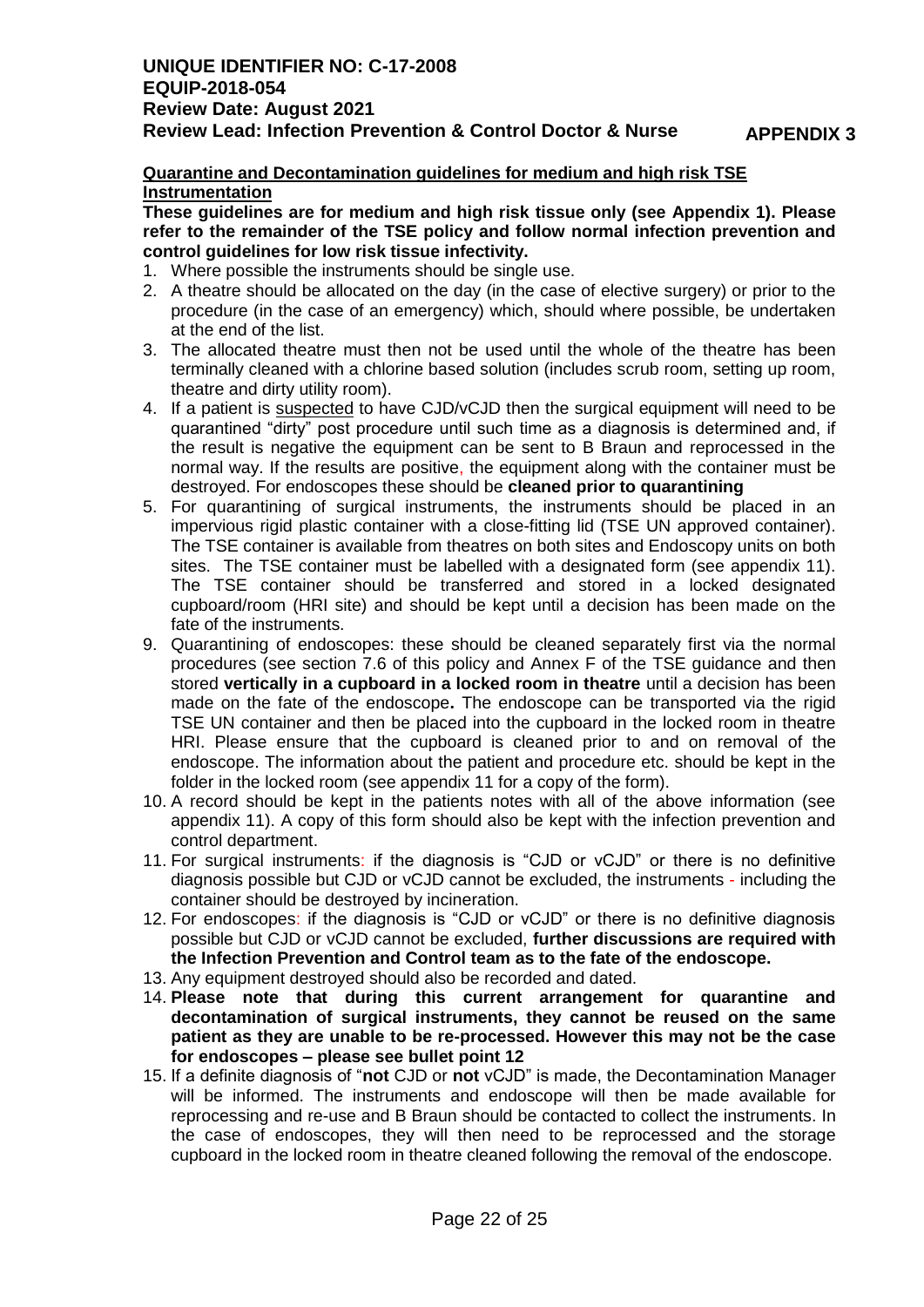| Possible risk of CJD/vCJD Quarantine of instruments form |  |  |
|----------------------------------------------------------|--|--|
|                                                          |  |  |

| Patient Name:                                                                                                                       | Hospital Number:                                                                                                                                                                                                                                        |
|-------------------------------------------------------------------------------------------------------------------------------------|---------------------------------------------------------------------------------------------------------------------------------------------------------------------------------------------------------------------------------------------------------|
| Date of Admission:                                                                                                                  | Hospital:Ward:                                                                                                                                                                                                                                          |
|                                                                                                                                     |                                                                                                                                                                                                                                                         |
| Date of Procedure:                                                                                                                  |                                                                                                                                                                                                                                                         |
|                                                                                                                                     |                                                                                                                                                                                                                                                         |
| Theatre/Room number                                                                                                                 |                                                                                                                                                                                                                                                         |
|                                                                                                                                     |                                                                                                                                                                                                                                                         |
|                                                                                                                                     |                                                                                                                                                                                                                                                         |
|                                                                                                                                     |                                                                                                                                                                                                                                                         |
| Equipment Tracking number:                                                                                                          |                                                                                                                                                                                                                                                         |
| Endoscopes should be stored vertically in designated cupboard in quarantine room<br>in main theatre HRI                             |                                                                                                                                                                                                                                                         |
| Form completed by:                                                                                                                  |                                                                                                                                                                                                                                                         |
|                                                                                                                                     |                                                                                                                                                                                                                                                         |
|                                                                                                                                     |                                                                                                                                                                                                                                                         |
| Details entered into audit book in theatre                                                                                          |                                                                                                                                                                                                                                                         |
|                                                                                                                                     | Please file original in patient notes; a sticky labeled copy on UN container (if theatre<br>instruments); a copy in designated section of cupboard if endoscope<br>Copy in theatre quarantine room in folder and a copy to be sent to Infection Control |
| <b>Infection Prevention and Control (IPCN) aware Yes/No</b>                                                                         |                                                                                                                                                                                                                                                         |
| Name of IPCN                                                                                                                        |                                                                                                                                                                                                                                                         |
| Infection prevention and Control use only<br><b>Eventual Outcome:</b><br>Quarantine discontinued<br>Equipment sent for incineration |                                                                                                                                                                                                                                                         |
| (Please indicate one of the above)                                                                                                  |                                                                                                                                                                                                                                                         |
| Theatre/Endoscopy aware Yes/No                                                                                                      |                                                                                                                                                                                                                                                         |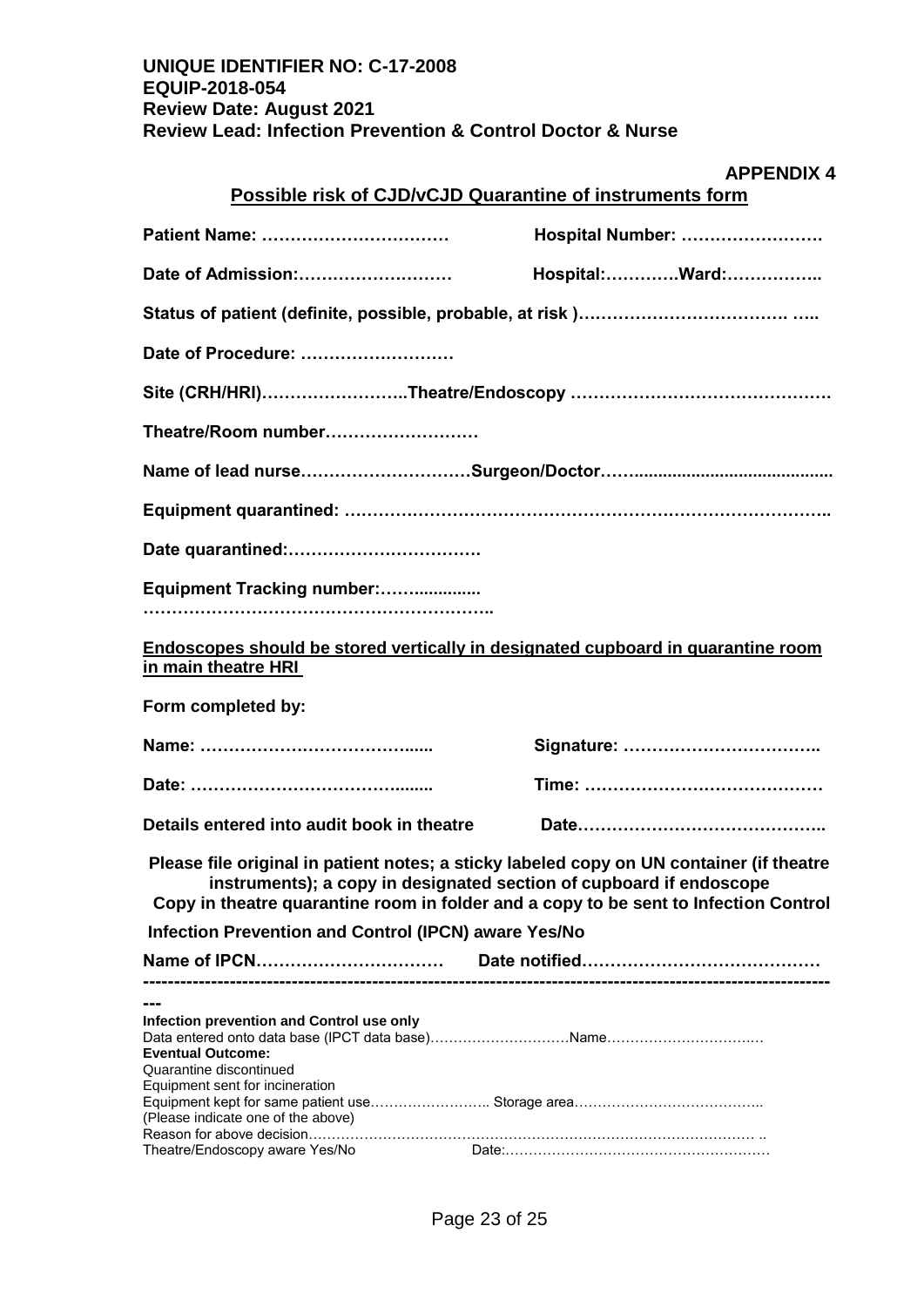#### **APPENDIX 5**

#### **Questions to ask for all Ophthalmic surgery**

#### **CJD Risk Assessment questions for ophthalmic patients**

2. Have you ever been notified that you are at increased risk of CJD or vCJD for public health purposes?

#### **For all ophthalmic surgery please also ask the following questions:**

- 7. Have you a history of CJD or other prion disease in your family?
- 8. Have you ever received growth hormone or gonadotrophin treatment?
- 9. Have you ever had surgery on your brain or spinal cord?

**If the answer is YES to any of these 4 questions please obtain further information and refer to the CJD (TSE) policy and Annex J and contact Infection prevention and control for further advice.** 

**NB. There no longer is a 4th question asking about blood transfusion history in this second group of questions. However as of January 2014 the ACDP recommend that if patients present with a blood disorder history (information from patient notes or the patient themselves) then staff should ask about blood transfusion history. Please see 'frequently asked questions' from the ACDP in the CJD policy. Please contact Infection Prevention and Control for further advice if required.** 

Please also add a copy of this appendix into the patients notes once answered if not part of pre-assessment documentation